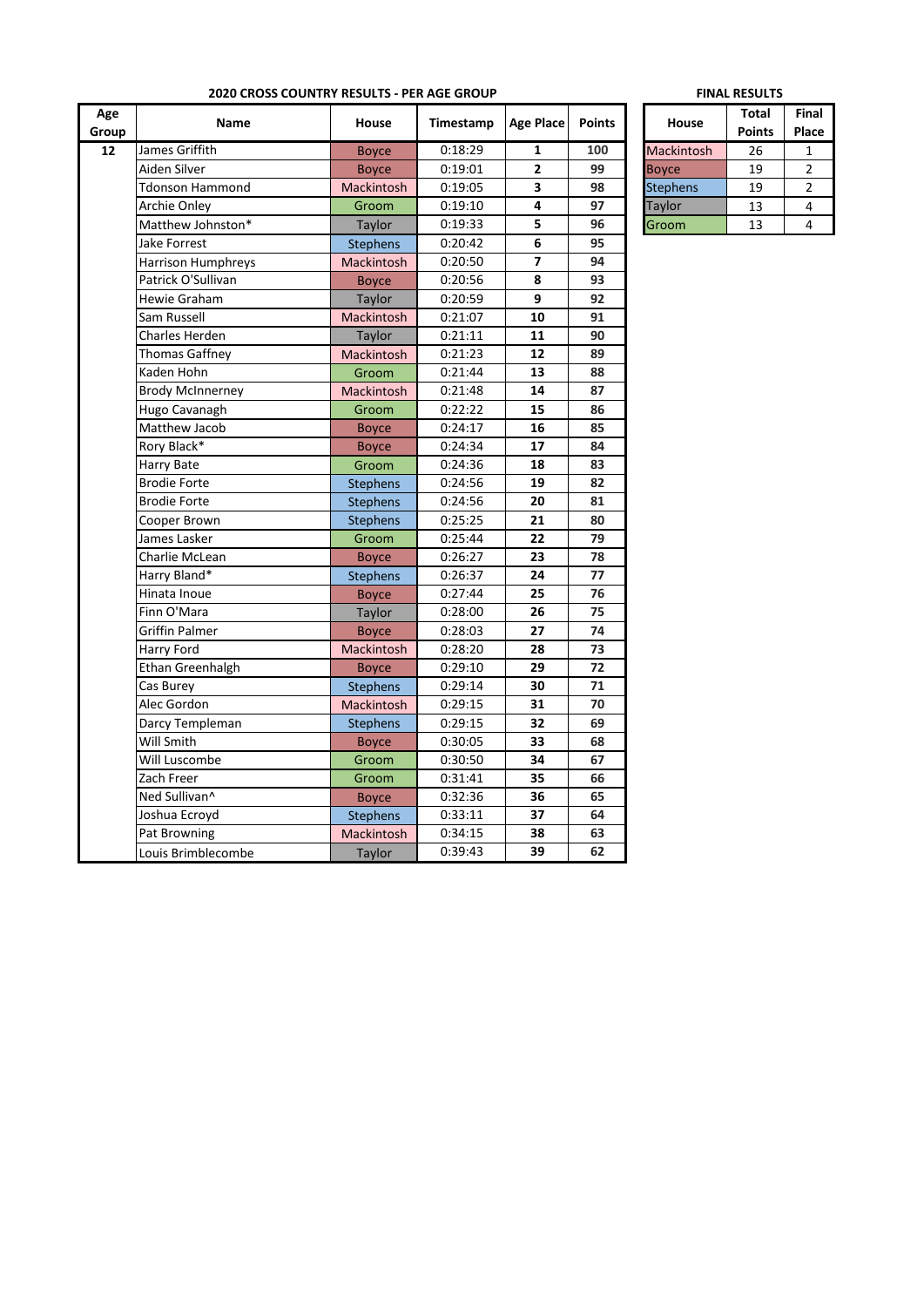| Age<br>Group | Name                         | House           | Timestamp | <b>Age Place</b>         | <b>Points</b> | House           | Total<br><b>Points</b> | Fin<br>Pla              |
|--------------|------------------------------|-----------------|-----------|--------------------------|---------------|-----------------|------------------------|-------------------------|
| 13           | <b>Will Barnes</b>           | <b>Stephens</b> | 0:16:07   | 1                        | 100           | Mackintosh      | 26                     | 1                       |
|              | Daniel Fenwick-Blower^       | Groom           | 0:16:15   | $\mathbf{2}$             | 99            | <b>Boyce</b>    | 19                     | $\overline{\mathbf{c}}$ |
|              | <b>Charles Lachmund</b>      | Mackintosh      | 0:16:34   | 3                        | 98            | <b>Stephens</b> | 19                     | 2                       |
|              | Max Williamson               | <b>Boyce</b>    | 0:16:40   | 4                        | 97            | <b>Taylor</b>   | 13                     | 4                       |
|              | Xavier Austin^               | Groom           | 0:17:32   | 5                        | 96            | Groom           | 13                     | 4                       |
|              | Connor Walker                | <b>Boyce</b>    | 0:17:48   | 6                        | 95            |                 |                        |                         |
|              | Tom Sanson                   | Groom           | 0:18:28   | $\overline{\phantom{a}}$ | 94            |                 |                        |                         |
|              | <b>Flynn Sloss</b>           | Groom           | 0:18:55   | 8                        | 93            |                 |                        |                         |
|              | Lewis Bird                   | <b>Stephens</b> | 0:18:57   | 9                        | 92            |                 |                        |                         |
|              | <b>Bailey Mann</b>           | Mackintosh      | 0:18:58   | 10                       | 91            |                 |                        |                         |
|              |                              | Mackintosh      | 0:19:01   | 11                       | 90            |                 |                        |                         |
|              | George Anderson<br>Max Lomas |                 | 0:19:14   | 12                       | 89            |                 |                        |                         |
|              |                              | <b>Boyce</b>    |           | 13                       | 88            |                 |                        |                         |
|              | Joshua Fraser                | <b>Boyce</b>    | 0:19:14   |                          |               |                 |                        |                         |
|              | Finn Parrington              | <b>Stephens</b> | 0:19:24   | 14                       | 87            |                 |                        |                         |
|              | Jackson Smiddy               | <b>Stephens</b> | 0:19:43   | 15                       | 86            |                 |                        |                         |
|              | <b>Josh Smart</b>            | Mackintosh      | 0:19:45   | 16                       | 85            |                 |                        |                         |
|              | James Higgins                | <b>Stephens</b> | 0:19:46   | 17                       | 84            |                 |                        |                         |
|              | Olly Dunk                    | Mackintosh      | 0:19:51   | 18                       | 83            |                 |                        |                         |
|              | Hugo Morison                 | Taylor          | 0:19:55   | 19                       | 82            |                 |                        |                         |
|              | Kainen Beezley               | Mackintosh      | 0:20:09   | 20                       | 81            |                 |                        |                         |
|              | Fergus Elborne               | <b>Boyce</b>    | 0:20:16   | 21                       | 80            |                 |                        |                         |
|              | <b>Stirling Cameron</b>      | <b>Boyce</b>    | 0:20:39   | 22                       | 79            |                 |                        |                         |
|              | Ryan Williams                | <b>Taylor</b>   | 0:20:42   | 23                       | 78            |                 |                        |                         |
|              | Jack Wiggins                 | Mackintosh      | 0:20:47   | 24                       | 77            |                 |                        |                         |
|              | MacKenzie Buckley            | Taylor          | 0:20:57   | 25                       | 76            |                 |                        |                         |
|              | Hamish Grant^                | Groom           | 0:21:03   | 26                       | 75            |                 |                        |                         |
|              | Harry McMillan               | Mackintosh      | 0:21:06   | 27                       | 74            |                 |                        |                         |
|              | <b>Edward Webster</b>        | Groom           | 0:21:10   | 28                       | 73            |                 |                        |                         |
|              | <b>Kagan Cumming</b>         | Taylor          | 0:21:15   | 29                       | 72            |                 |                        |                         |
|              | <b>Hedley Donges</b>         | <b>Boyce</b>    | 0:21:17   | 30                       | 71            |                 |                        |                         |
|              | Jack Brown                   | <b>Boyce</b>    | 0:21:18   | 31                       | 70            |                 |                        |                         |
|              | Ethan Mutsando               | Taylor          | 0:21:22   | 32                       | 69            |                 |                        |                         |
|              | Max Grills^                  | <b>Boyce</b>    | 0:21:24   | 33                       | 68            |                 |                        |                         |
|              | Erik Sheppard                | Taylor          | 0:21:26   | 34                       | 67            |                 |                        |                         |
|              | <b>Brodie Neal</b>           | <b>Stephens</b> | 0:21:33   | 35                       | 66            |                 |                        |                         |
|              | Jock Dunlop                  | Taylor          | 0:21:38   | 36                       | 65            |                 |                        |                         |
|              | <b>Oliver Williams</b>       | <b>Taylor</b>   | 0:21:46   | 37                       | 64            |                 |                        |                         |
|              | James Richardson             | <b>Boyce</b>    | 0:21:48   | 38                       | 63            |                 |                        |                         |
|              | Max Nielsen                  | Mackintosh      | 0:21:51   | 39                       | 62            |                 |                        |                         |
|              | George Bain                  | Mackintosh      |           | 40                       | 61            |                 |                        |                         |
|              |                              |                 | 0:21:55   |                          |               |                 |                        |                         |
|              | Sam Elms                     | Taylor          | 0:21:55   | 41                       | 60            |                 |                        |                         |
|              | Jonty Cameron                | Groom           | 0:22:02   | 42                       | 59            |                 |                        |                         |
|              | Hamish McCollum              | Groom           | 0:22:03   | 43                       | 58            |                 |                        |                         |
|              | William Dwan                 | Taylor          | 0:22:26   | 44                       | 57            |                 |                        |                         |
|              | James Petersen               | <b>Taylor</b>   | 0:22:45   | 45                       | 56            |                 |                        |                         |
|              | Harry Barwick                | Taylor          | 0:22:48   | 46                       | 55            |                 |                        |                         |
|              | Frazer Wilkie                | <b>Boyce</b>    | 0:22:48   | 47                       | 54            |                 |                        |                         |
|              | Lachie Ferguson              | Groom           | 0:22:57   | 48                       | 53            |                 |                        |                         |
|              | <b>Gilbert Tighe</b>         | Stephens        | 0:22:58   | 49                       | 52            |                 |                        |                         |
|              | Benjamin Miller              | Groom           | 0:23:01   | 50                       | 51            |                 |                        |                         |
|              | Gurnoor Randhawa^            | Taylor          | 0:23:07   | 51                       | 50            |                 |                        |                         |
|              | Koby Wann                    | Mackintosh      | 0:23:21   | 52                       | 49            |                 |                        |                         |
|              | Hartley Thompson             | <b>Stephens</b> | 0:23:29   | 53                       | 48            |                 |                        |                         |
|              | James Pike                   | Mackintosh      | 0:23:29   | 54                       | 47            |                 |                        |                         |
|              | Hayden Fellenberg            | Mackintosh      | 0:23:36   | 55                       | 46            |                 |                        |                         |
|              | Hunter Taylor                | <b>Boyce</b>    | 0:23:56   | 56                       | 45            |                 |                        |                         |
|              | <b>Timothy Hillman</b>       | <b>Stephens</b> | 0:24:15   | 57                       | 44            |                 |                        |                         |
|              | Alex Denman                  | <b>Taylor</b>   | 0:24:20   | 58                       | 43            |                 |                        |                         |
|              | Jett Heffernan^*             | Groom           | 0:24:24   | 59                       | 42            |                 |                        |                         |

|                 | <b>Total</b>  | Final |
|-----------------|---------------|-------|
| <b>House</b>    | <b>Points</b> | Place |
| Mackintosh      | 26            |       |
| <b>Boyce</b>    | 19            | 2     |
| <b>Stephens</b> | 19            | 2     |
| Taylor          | 13            | 4     |
| Groom           | 13            |       |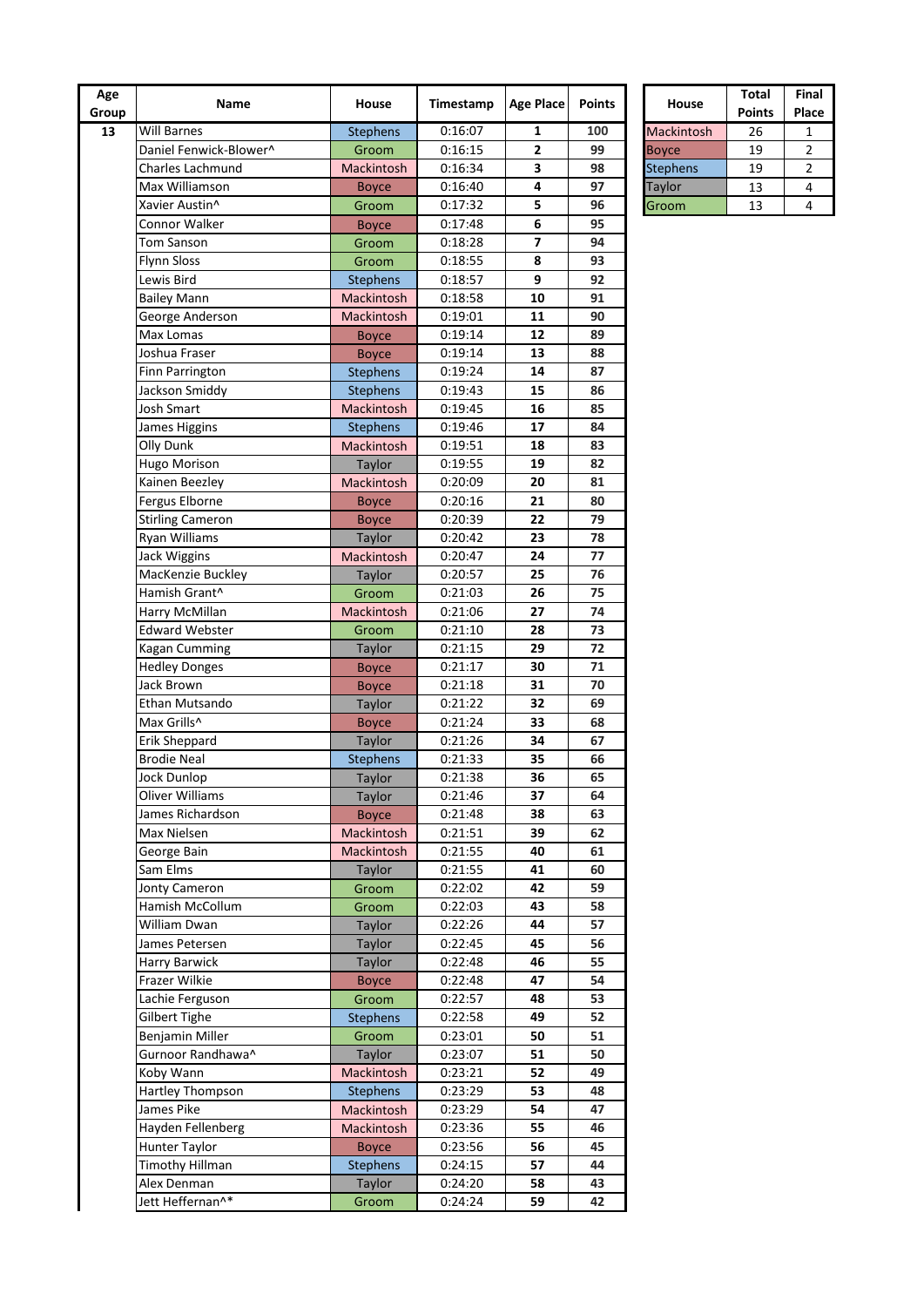| <b>Harrison Russell</b>       | Mackintosh      | 0:24:30 | 60  | 41 |
|-------------------------------|-----------------|---------|-----|----|
| <b>Stafford Cleeve</b>        | Mackintosh      | 0:24:30 | 61  | 40 |
| Lachlan Muggleton*            | <b>Stephens</b> | 0:24:39 | 62  | 39 |
| Omer Shahid^                  | Groom           | 0:24:51 | 63  | 38 |
| Angus McKenzie                | Groom           | 0:25:12 | 64  | 37 |
| <b>Tae Saint</b>              | Taylor          | 0:25:14 | 65  | 36 |
| Ezra Adames                   | Groom           | 0:25:19 | 66  | 35 |
| Lachlan Tweddell              | Groom           | 0:25:34 | 67  | 34 |
| Tom Peart                     | Groom           | 0:25:36 | 68  | 33 |
| Darcy Brazel                  | <b>Stephens</b> | 0:25:41 | 69  | 32 |
| Connor Youngberry             | Taylor          | 0:25:45 | 70  | 31 |
| Darcy Meagher                 | Groom           | 0:25:59 | 71  | 30 |
| Lachlan Warry                 | <b>Boyce</b>    | 0:26:30 | 72  | 29 |
| Jackson Moriarty              | Mackintosh      | 0:26:43 | 73  | 28 |
| Will Parry                    | <b>Stephens</b> | 0:27:10 | 74  | 27 |
| <b>Isaac Drysdale</b>         | Mackintosh      | 0:27:41 | 75  | 26 |
| <b>Thompson Nimac</b>         | Taylor          | 0:27:41 | 76  | 25 |
| Hammond Briggs^               | <b>Stephens</b> | 0:27:43 | 77  | 24 |
| Liam Hackwood                 | Taylor          | 0:27:44 | 78  | 23 |
| Hugo Searle                   | Groom           | 0:27:47 | 79  | 22 |
| Patrick Kelly                 | Mackintosh      | 0:27:53 | 80  | 21 |
| Campbell Schutt               | Groom           | 0:28:07 | 81  | 20 |
| Tallen Robinson               | Groom           | 0:28:15 | 82  | 19 |
| Oliver Weier                  | <b>Stephens</b> | 0:28:17 | 83  | 18 |
| Tom Thornton                  | <b>Boyce</b>    | 0:28:18 | 84  | 17 |
| Alex Deignan                  | Groom           | 0:28:21 | 85  | 16 |
| Fraser Coleborn               | Mackintosh      | 0:28:22 | 86  | 15 |
| Leon Wen                      | <b>Boyce</b>    | 0:28:44 | 87  | 14 |
| Angus Dann                    | <b>Boyce</b>    | 0:28:45 | 88  | 13 |
| Mac Knudsen                   | Groom           | 0:28:48 | 89  | 12 |
| Dom Black                     | <b>Boyce</b>    | 0:28:49 | 90  | 11 |
| Bryn Cunningham*              | Mackintosh      | 0:28:54 | 91  | 10 |
| Damien Larsen                 | Groom           | 0:28:56 | 92  | 9  |
| <b>Bona Roberts</b>           | <b>Boyce</b>    | 0:29:01 | 93  | 8  |
| Alex Biernoff                 | <b>Stephens</b> | 0:29:04 | 94  | 7  |
| Sebastian Kerle-Taylor        | <b>Stephens</b> | 0:29:09 | 95  | 6  |
| <b>Alex Collins</b>           | Groom           | 0:29:24 | 96  | 5  |
| Phin Bierhoff^                | Stephens        | 0:29:27 | 97  | 4  |
| Dann Goodwin                  | Mackintosh      | 0:29:30 | 98  | 3  |
| Jack Leslie^                  | Taylor          | 0:29:35 | 99  | 2  |
| <b>Elliot Murfin-Chalmers</b> | <b>Stephens</b> | 0:30:05 | 100 | 1  |
| Frank Reardon                 | <b>Stephens</b> | 0:30:11 | 101 | 1  |
| Flynn Kirkby                  | Mackintosh      | 0:30:11 | 102 | 1  |
| Dihan Yapa^                   | <b>Stephens</b> | 0:30:16 | 103 | 1  |
| Ben Walker                    | <b>Stephens</b> | 0:30:27 | 104 | 1  |
| Hudson McDonald               | Mackintosh      | 0:30:34 | 105 | 1  |
| Patrick Able                  | <b>Stephens</b> | 0:31:11 | 106 | 1  |
| Mark Armstrong                | Taylor          | 0:31:13 | 107 | 1  |
| Cormac Murphy                 | Groom           | 0:31:35 | 108 | 1  |
| Reece Ziesemer                | <b>Boyce</b>    | 0:31:41 | 109 | 1  |
| Cooper Tobin                  | Groom           | 0:31:44 | 110 | 1  |
| Thomas Betts-Jackson          | Groom           | 0:31:50 | 111 | 1  |
| James Nicholls^               | Taylor          | 0:31:53 | 112 | 1  |
| Roy Bredhauer                 | Groom           | 0:31:55 | 113 | 1  |
| Thomas Deignan                | Groom           | 0:32:15 | 114 | 1  |
| Jack Meynink                  | Taylor          | 0:33:32 | 115 | 1  |
| Khyden Petersen               | <b>Boyce</b>    | 0:35:14 | 116 | 1  |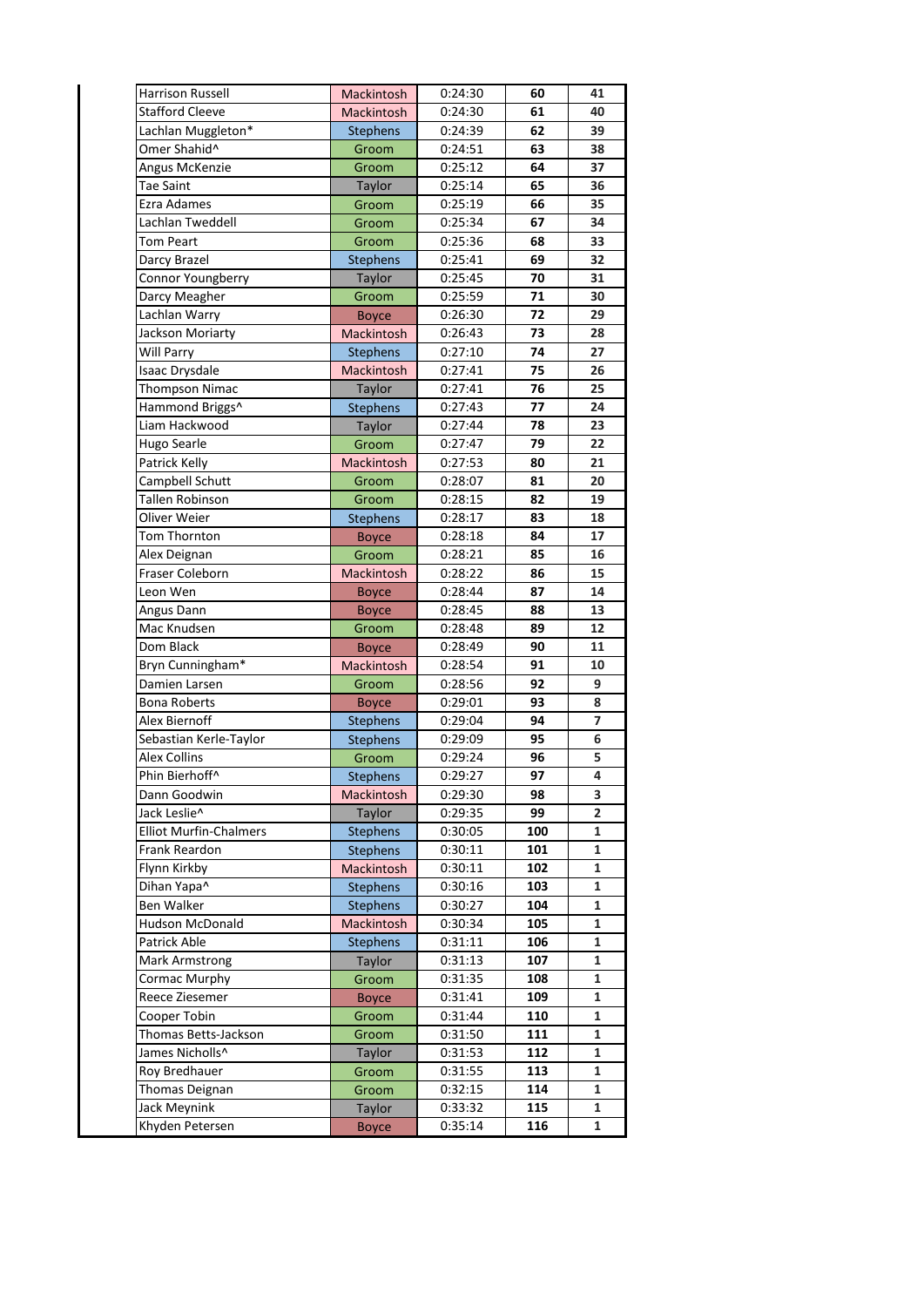| Age<br>Group | Name                     | House                | Timestamp | <b>Age Place</b> | <b>Points</b> | House           | Total<br><b>Points</b> | Fin<br>Pla |
|--------------|--------------------------|----------------------|-----------|------------------|---------------|-----------------|------------------------|------------|
| 14           | <b>Charlie Randall</b>   | Taylor               | 0:14:44   | 1                | 100           | Mackintosh      | 26                     | 1          |
|              | <b>Tyler Saal</b>        | Groom                | 0:15:25   | 2                | 99            | <b>Boyce</b>    | 19                     | 2          |
|              | Joshua Zahra             | Mackintosh           | 0:16:53   | 3                | 98            | <b>Stephens</b> | 19                     | 2          |
|              | <b>Beau Campbell</b>     | <b>Boyce</b>         | 0:16:58   | 4                | 97            | Taylor          | 13                     | 4          |
|              | Taku Doherty             | Groom                | 0:16:59   | 5                | 96            | Groom           | 13                     | 4          |
|              | Cody Brameld             | <b>Boyce</b>         | 0:17:02   | 6                | 95            |                 |                        |            |
|              | Alexander Callcott       | <b>Stephens</b>      | 0:17:20   | 7                | 94            |                 |                        |            |
|              | <b>Archie Cass</b>       | Taylor               | 0:17:33   | 8                | 93            |                 |                        |            |
|              | Oliver Clifford*         | Mackintosh           | 0:17:41   | 9                | 92            |                 |                        |            |
|              | Charlie Kibble           |                      | 0:17:55   | 10               | 91            |                 |                        |            |
|              | <b>Ben Burgess</b>       | Taylor<br>Mackintosh | 0:18:06   | 11               | 90            |                 |                        |            |
|              | Juert Eerkens            | <b>Boyce</b>         | 0:18:14   | 12               | 89            |                 |                        |            |
|              | Ibrahim Taylor           |                      | 0:18:23   | 13               | 88            |                 |                        |            |
|              |                          | Taylor               | 0:18:25   | 14               | 87            |                 |                        |            |
|              | Clancy McCosker          | Mackintosh           |           | 15               | 86            |                 |                        |            |
|              | Joe Sippel               | <b>Stephens</b>      | 0:18:45   |                  |               |                 |                        |            |
|              | Gilbert Goddard          | <b>Stephens</b>      | 0:18:48   | 16               | 85            |                 |                        |            |
|              | Sam Spencer              | Taylor               | 0:18:50   | 17               | 84            |                 |                        |            |
|              | Kyan Oats                | Taylor               | 0:18:57   | 18               | 83            |                 |                        |            |
|              | <b>Isaac Barac</b>       | <b>Stephens</b>      | 0:19:14   | 19               | 82            |                 |                        |            |
|              | Yousuf Taylor            | Taylor               | 0:19:15   | 20               | 81            |                 |                        |            |
|              | Curtis Cameron           | <b>Stephens</b>      | 0:19:27   | 21               | 80            |                 |                        |            |
|              | Olly Lamble              | <b>Boyce</b>         | 0:19:49   | 22               | 79            |                 |                        |            |
|              | Xavier Lindemann         | <b>Stephens</b>      | 0:20:03   | 23               | 78            |                 |                        |            |
|              | Andrew Shelton           | Mackintosh           | 0:20:05   | 24               | 77            |                 |                        |            |
|              | <b>Henry McMaster</b>    | <b>Stephens</b>      | 0:20:07   | 25               | 76            |                 |                        |            |
|              | <b>Henry McMaster</b>    | <b>Stephens</b>      | 0:20:07   | 26               | 75            |                 |                        |            |
|              | <b>Ryan Grimes</b>       | Mackintosh           | 0:20:11   | 27               | 74            |                 |                        |            |
|              | Oliver Donaldson         | <b>Stephens</b>      | 0:20:11   | 28               | 73            |                 |                        |            |
|              | Archer Black             | <b>Stephens</b>      | 0:20:13   | 29               | 72            |                 |                        |            |
|              | <b>Edward Layton</b>     | Mackintosh           | 0:20:17   | 30               | 71            |                 |                        |            |
|              | Karan Mohan              | <b>Mackintosh</b>    | 0:20:19   | 31               | 70            |                 |                        |            |
|              | <b>Brady Forde</b>       | Groom                | 0:20:43   | 32               | 69            |                 |                        |            |
|              | Henry Paton              | <b>Stephens</b>      | 0:20:49   | 33               | 68            |                 |                        |            |
|              | James Nugent             | <b>Boyce</b>         | 0:20:53   | 34               | 67            |                 |                        |            |
|              | James Elms               | Taylor               | 0:20:54   | 35               | 66            |                 |                        |            |
|              | <b>Thomas Bailey</b>     | Mackintosh           | 0:21:03   | 36               | 65            |                 |                        |            |
|              | Joel Ewing               | Groom                | 0:21:04   | 37               | 64            |                 |                        |            |
|              | Cooper Webster           | Taylor               | 0:21:07   | 38               | 63            |                 |                        |            |
|              | Tom Scutt                | Mackintosh           | 0:21:08   | 39               | 62            |                 |                        |            |
|              | Will Anderson            | Taylor               | 0:21:13   | 40               | 61            |                 |                        |            |
|              | Lachlan Doran            | <b>Stephens</b>      | 0:21:18   | 41               | 60            |                 |                        |            |
|              | Noah Taylor              | Mackintosh           | 0:21:31   | 42               | 59            |                 |                        |            |
|              | Aidan Walker             |                      | 0:21:37   | 43               | 58            |                 |                        |            |
|              | <b>Emerson Strudwick</b> | Groom                |           | 44               | 57            |                 |                        |            |
|              |                          | <b>Boyce</b>         | 0:21:40   |                  |               |                 |                        |            |
|              | Archie May               | Taylor               | 0:21:49   | 45               | 56            |                 |                        |            |
|              | <b>Harry Pratt</b>       | <b>Stephens</b>      | 0:21:51   | 46               | 55            |                 |                        |            |
|              | Sybrand De Klerk         | <b>Stephens</b>      | 0:21:52   | 47               | 54            |                 |                        |            |
|              | William Searle           | Mackintosh           | 0:21:58   | 48               | 53            |                 |                        |            |
|              | Ryan Lynch               | Mackintosh           | 0:22:01   | 49               | 52            |                 |                        |            |
|              | Will Flegler             | Mackintosh           | 0:22:02   | 50               | 51            |                 |                        |            |
|              | Patrick Neilson          | <b>Boyce</b>         | 0:22:02   | 51               | 50            |                 |                        |            |
|              | Alistair McKay           | Taylor               | 0:22:02   | 52               | 49            |                 |                        |            |
|              | William Wu               | <b>Stephens</b>      | 0:22:25   | 53               | 48            |                 |                        |            |
|              | Jimmy White              | Mackintosh           | 0:22:26   | 54               | 47            |                 |                        |            |
|              | Damon Bronkhurst         | Mackintosh           | 0:22:37   | 55               | 46            |                 |                        |            |
|              | Matty Wise               | Mackintosh           | 0:22:44   | 56               | 45            |                 |                        |            |
|              | Dougal McInnerney        | Mackintosh           | 0:22:46   | 57               | 44            |                 |                        |            |
|              | Joseph Gray              | <b>Taylor</b>        | 0:22:51   | 58               | 43            |                 |                        |            |
|              | Lachlan Spies            | <b>Stephens</b>      | 0:22:57   | 59               | 42            |                 |                        |            |

|                   | <b>Total</b>  | Final |
|-------------------|---------------|-------|
| House             | <b>Points</b> | Place |
| <b>Mackintosh</b> | 26            |       |
| <b>Boyce</b>      | 19            | 2     |
| <b>Stephens</b>   | 19            | 2     |
| <b>Taylor</b>     | 13            | 4     |
| Groom             | 13            |       |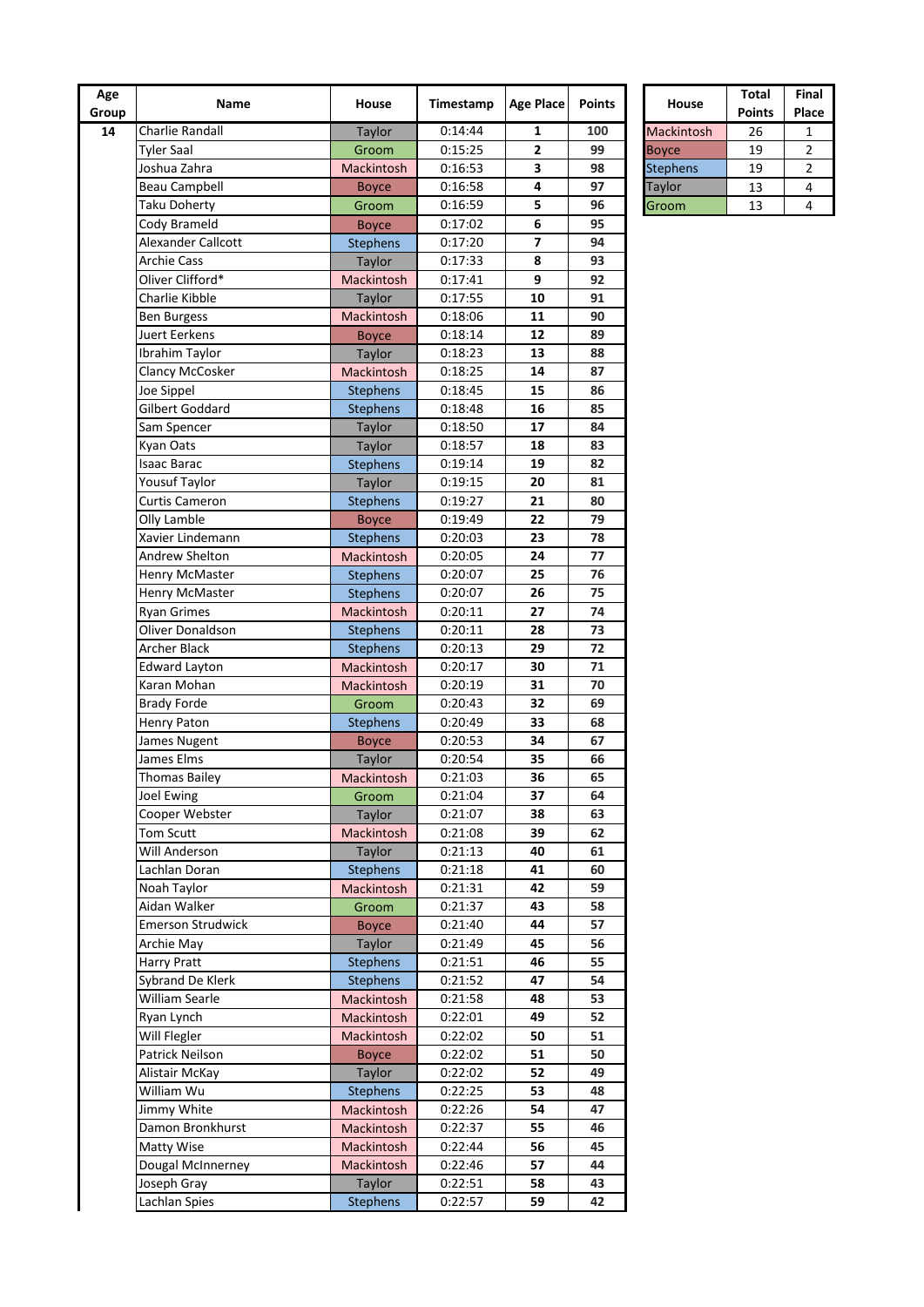| Sewmith Samarawickrama  | <b>Stephens</b>   | 0:23:02 | 60  | 41 |
|-------------------------|-------------------|---------|-----|----|
|                         |                   |         |     |    |
| Will McDonald           | Groom             | 0:23:04 | 61  | 40 |
| William Kath            | Taylor            | 0:23:07 | 62  | 39 |
| Stuart Officer^         | <b>Stephens</b>   | 0:23:08 | 63  | 38 |
| Stuart Officer^         | <b>Stephens</b>   | 0:23:08 | 64  | 37 |
| Will Smith              | Groom             | 0:23:10 | 65  | 36 |
| Campbell Winter         | Mackintosh        | 0:23:19 | 66  | 35 |
| Will Sanderson          | Taylor            | 0:23:22 | 67  | 34 |
| Hussein Yusaf^          | Mackintosh        | 0:23:26 | 68  | 33 |
|                         |                   |         |     |    |
| Joe Onley               | Groom             | 0:23:26 | 69  | 32 |
| Isaac Constable         | Taylor            | 0:23:32 | 70  | 31 |
| <b>Thomas Nicholls</b>  | Taylor            | 0:23:35 | 71  | 30 |
| <b>Ted Fawckner</b>     | Groom             | 0:23:48 | 72  | 29 |
| <b>Oscar Burey</b>      | Taylor            | 0:24:00 | 73  | 28 |
| <b>Ben Silvester</b>    | Groom             | 0:24:19 | 74  | 27 |
| Hamish Walker           | Mackintosh        | 0:24:23 | 75  | 26 |
| Nick Stone*             | Mackintosh        | 0:24:24 | 76  | 25 |
| <b>Hamish Marshall</b>  |                   | 0:24:33 | 77  | 24 |
|                         | <b>Boyce</b>      |         |     |    |
| <b>Bertie Mansfield</b> | <b>Boyce</b>      | 0:24:34 | 78  | 23 |
| Owen Austin             | Groom             | 0:24:38 | 79  | 22 |
| Hugo Lynch              | <b>Boyce</b>      | 0:24:47 | 80  | 21 |
| <b>Tom Charles</b>      | Taylor            | 0:25:20 | 81  | 20 |
| Harry Apel              | Mackintosh        | 0:25:24 | 82  | 19 |
| Riley O'Leary           | <b>Boyce</b>      | 0:25:30 | 83  | 18 |
| Jaydahn Hearn           | Groom             | 0:25:40 | 84  | 17 |
| <b>Brock Johnston</b>   | Mackintosh        | 0:25:41 | 85  | 16 |
| Mitchell Thomson        |                   | 0:25:41 | 86  | 15 |
|                         | <b>Stephens</b>   |         |     |    |
| Nicholas Baulch         | Groom             | 0:25:50 | 87  | 14 |
| Nicholas Baulch         | Groom             | 0:25:50 | 88  | 13 |
| Wil Cook                | <b>Boyce</b>      | 0:26:00 | 89  | 12 |
| <b>Ewald Kruger</b>     | <b>Mackintosh</b> | 0:26:10 | 90  | 11 |
| Martin Hill             | Taylor            | 0:26:20 | 91  | 10 |
| <b>Hugh Campbell</b>    | <b>Boyce</b>      | 0:26:31 | 92  | 9  |
| Frankie Loane           | Stephens          | 0:26:33 | 93  | 8  |
| Alex Chicalas           | Taylor            | 0:26:58 | 94  | 7  |
| Ted Long^               | Groom             | 0:26:59 | 95  | 6  |
| Tawana Ngorima          | Groom             | 0:27:00 | 96  | 5  |
| George Swanson          |                   | 0:27:04 | 97  | 4  |
|                         | <b>Taylor</b>     |         |     |    |
| Shafiuddin Aanan^       | Groom             | 0:27:20 | 98  | 3  |
| Thomas Whitcombe        | Mackintosh        | 0:27:29 | 99  | 2  |
| Gautam Malhotra^        | Stephens          | 0:27:30 | 100 | 1  |
| Harry Lester            | <b>Stephens</b>   | 0:27:33 | 101 | 1  |
| Harry Lester            | <b>Stephens</b>   | 0:27:33 | 102 | 1  |
| Cameron Graham          | Taylor            | 0:27:39 | 103 | 1  |
| Angus Creighton         | Mackintosh        | 0:27:40 | 104 | 1  |
| Robert Munn             | Groom             | 0:27:42 | 105 | 1  |
| Tristen Bayntun^        | Taylor            | 0:27:43 | 106 | 1  |
| Mitchell Lancaster      | Groom             | 0:27:53 | 107 | 1  |
|                         |                   |         |     |    |
| Jack Newnham            | <b>Boyce</b>      | 0:28:09 | 108 | 1  |
| George Smolenski        | Taylor            | 0:28:13 | 109 | 1  |
| Allan Hamawand          | Mackintosh        | 0:28:19 | 110 | 1  |
| Max Durkin^             | Taylor            | 0:28:20 | 111 | 1  |
| Will Beeton^            | <b>Boyce</b>      | 0:28:21 | 112 | 1  |
| Dallas Baker            | Groom             | 0:28:34 | 113 | 1  |
| Dallas Baker            | Groom             | 0:28:34 | 114 | 1  |
| Jimmy Harwood           | <b>Boyce</b>      | 0:28:38 | 115 | 1  |
| Marcus Seckler          | Groom             | 0:28:39 | 116 | 1  |
| Patrick Nolan           | Mackintosh        | 0:29:00 | 117 | 1  |
| Jake Cameron            |                   | 0:29:02 | 118 | 1  |
|                         | <b>Stephens</b>   |         |     |    |
| Henry Marsden           | Taylor            | 0:29:07 | 119 | 1  |
| Declan Goldman          | <b>Boyce</b>      | 0:29:07 | 120 | 1  |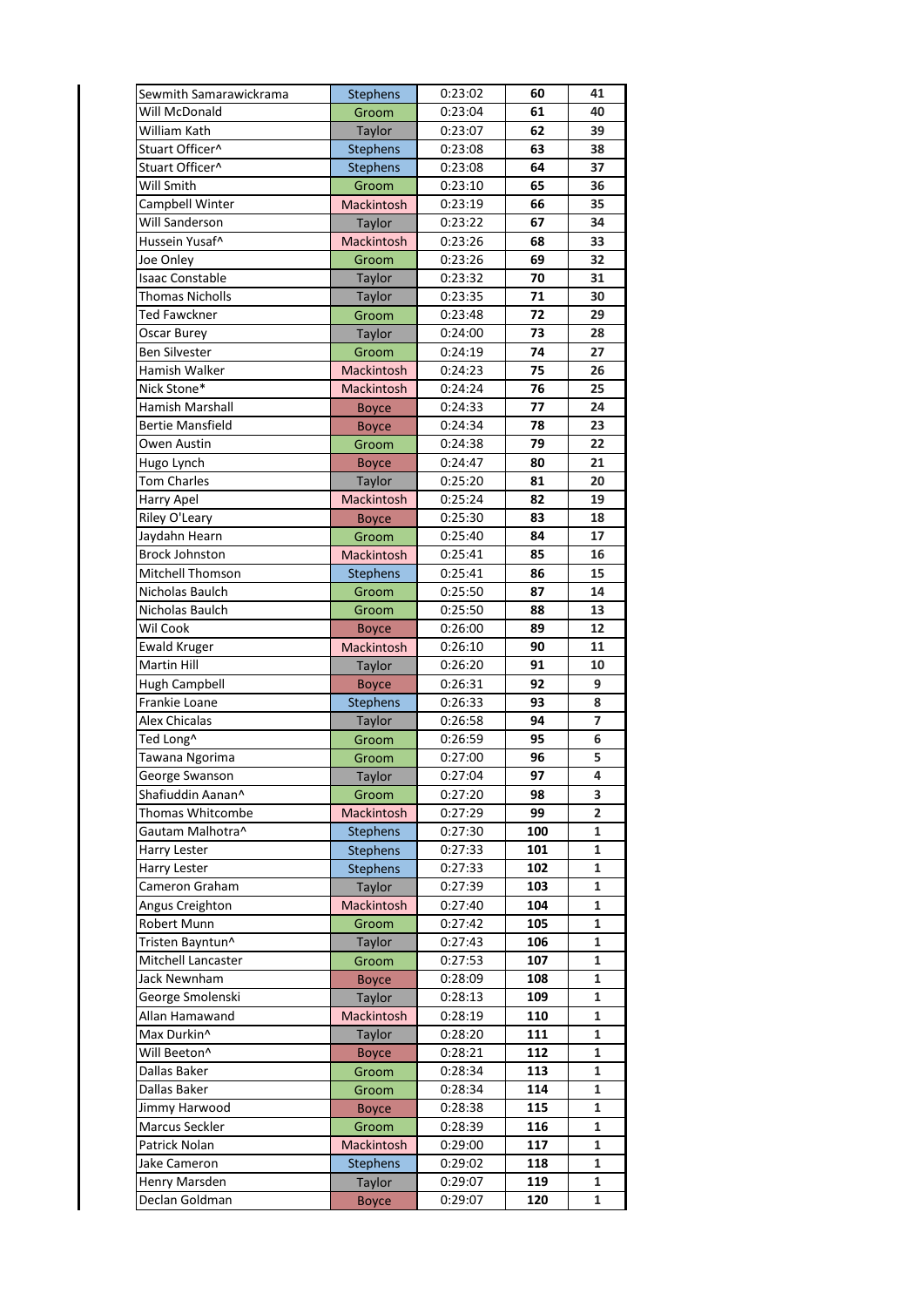| Stephens          | 0:29:09 | 121 | $\mathbf{1}$ |
|-------------------|---------|-----|--------------|
| Groom             | 0:29:16 | 122 | $\mathbf{1}$ |
| <b>Boyce</b>      | 0:29:18 | 123 | $\mathbf{1}$ |
| <b>Mackintosh</b> | 0:29:20 | 124 | $\mathbf{1}$ |
| <b>Stephens</b>   | 0:29:51 | 125 | $\mathbf{1}$ |
| <b>Stephens</b>   | 0:29:59 | 126 | $\mathbf{1}$ |
| <b>Stephens</b>   | 0:30:11 | 127 | $\mathbf{1}$ |
| <b>Boyce</b>      | 0:31:21 | 128 | $\mathbf{1}$ |
| <b>Stephens</b>   | 0:31:38 | 129 | $\mathbf{1}$ |
| <b>Boyce</b>      | 0:31:39 | 130 | $\mathbf{1}$ |
| Taylor            | 0:31:45 | 131 | $\mathbf{1}$ |
| <b>Mackintosh</b> | 0:32:14 | 132 | $\mathbf{1}$ |
| <b>Stephens</b>   | 0:32:38 | 133 | $\mathbf{1}$ |
| <b>Stephens</b>   | 0:32:38 | 134 | $\mathbf{1}$ |
| Groom             | 0:32:39 | 135 | $\mathbf{1}$ |
| Groom             | 0:32:47 | 136 | $\mathbf{1}$ |
| <b>Boyce</b>      | 0:33:34 | 137 | $\mathbf{1}$ |
| Groom             | 0:34:31 | 138 | $\mathbf{1}$ |
| Taylor            | 0:34:55 | 139 | $\mathbf{1}$ |
| Taylor            | 0:35:58 | 140 | $\mathbf{1}$ |
| Groom             | 0:36:18 | 141 | $\mathbf{1}$ |
| <b>Mackintosh</b> | 0:36:31 | 142 | $\mathbf{1}$ |
| Groom             | 0:36:43 | 143 | $\mathbf{1}$ |
| <b>Mackintosh</b> | 0:36:55 | 144 | $\mathbf{1}$ |
| <b>Boyce</b>      | 0:37:00 | 145 | $\mathbf{1}$ |
| <b>Boyce</b>      | 0:37:00 | 146 | $\mathbf{1}$ |
|                   |         |     |              |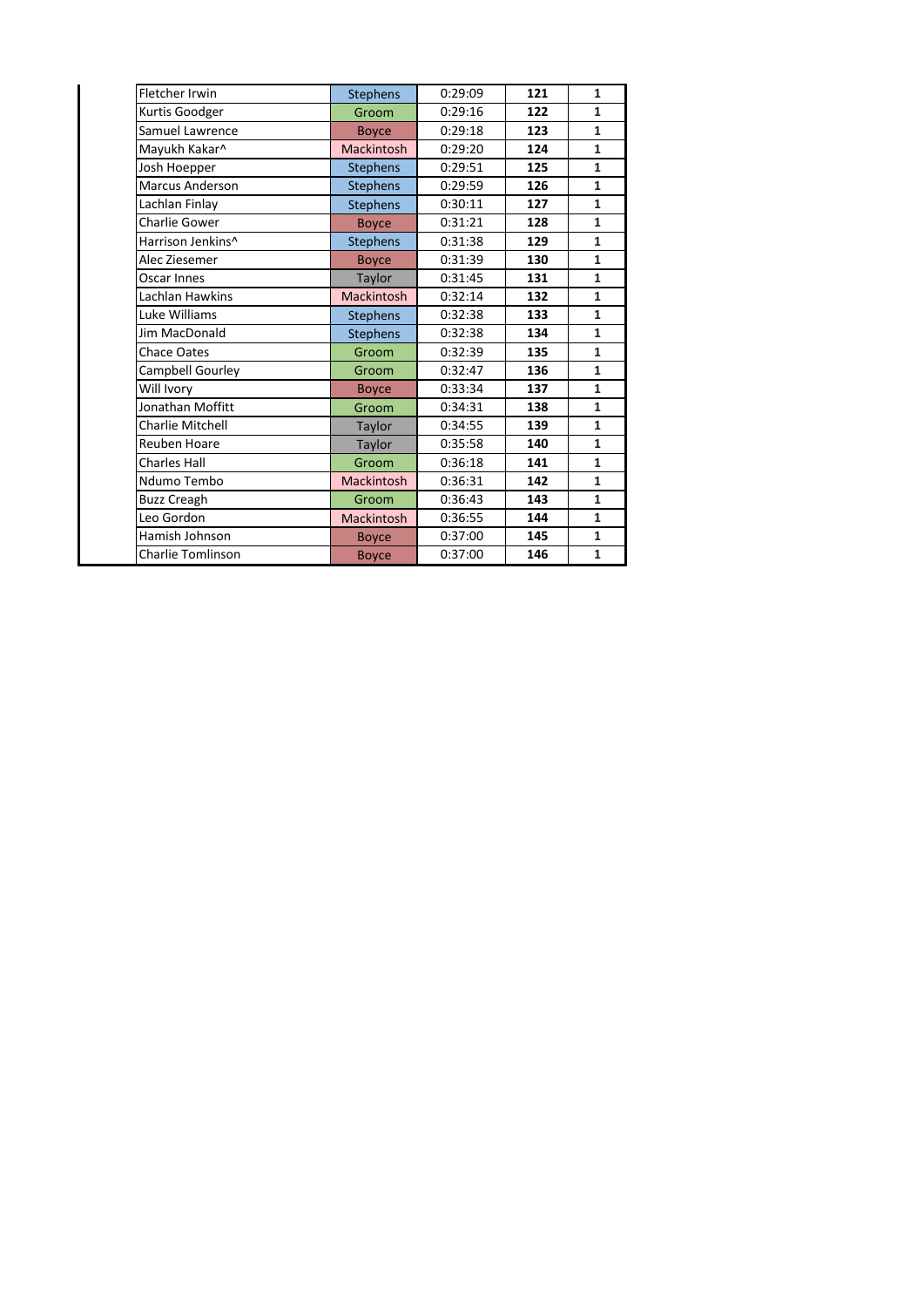| Age<br>Group | Name                              | House             | Timestamp          | <b>Age Place</b> | <b>Points</b> | House           | Total<br><b>Points</b> | Fin<br>Pla     |
|--------------|-----------------------------------|-------------------|--------------------|------------------|---------------|-----------------|------------------------|----------------|
| 15           | Jamie O'Shea                      | <b>Stephens</b>   | 0:14:46            | 1                | 100           | Mackintosh      | 26                     | 1              |
|              | Sam Gladwin                       | Groom             | 0:14:51            | 2                | 99            | <b>Boyce</b>    | 19                     | 2              |
|              | <b>Byron Farrington</b>           | <b>Boyce</b>      | 0:15:58            | 3                | 98            | <b>Stephens</b> | 19                     | $\overline{a}$ |
|              | <b>Ben Anderson</b>               | <b>Boyce</b>      | 0:16:01            | 4                | 97            | Taylor          | 13                     | 4              |
|              | Angus Clews                       | <b>Stephens</b>   | 0:16:54            | 5                | 96            | Groom           | 13                     | 4              |
|              | <b>Matthew Moore</b>              | Mackintosh        | 0:16:57            | 6                | 95            |                 |                        |                |
|              | Harry Graham                      | Mackintosh        | 0:16:59            | 7                | 94            |                 |                        |                |
|              | Charlie Sheahan                   | Groom             | 0:17:01            | 8                | 93            |                 |                        |                |
|              | Robbie Crooke                     | Taylor            | 0:17:18            | 9                | 92            |                 |                        |                |
|              | Rufaro Zimbwa^                    | Mackintosh        | 0:17:34            | 10               | 91            |                 |                        |                |
|              | William Nason                     | Mackintosh        | 0:17:36            | 11               | 90            |                 |                        |                |
|              | <b>Henry Sheath</b>               | Groom             | 0:17:45            | 12               | 89            |                 |                        |                |
|              | Sam Hoffensetz                    | Taylor            | 0:17:52            | 13               | 88            |                 |                        |                |
|              | Pat Savill                        | <b>Boyce</b>      | 0:18:02            | 14               | 87            |                 |                        |                |
|              | Nick Saal                         | Taylor            | 0:18:11            | 15               | 86            |                 |                        |                |
|              | Flynn Brannelly                   | Taylor            | 0:18:15            | 16               | 85            |                 |                        |                |
|              | Tully Austin^                     | Groom             | 0:18:22            | 17               | 84            |                 |                        |                |
|              | Campbell Chappel                  | Taylor            | 0:18:23            | 18               | 83            |                 |                        |                |
|              | Will Holley                       | <b>Stephens</b>   | 0:18:30            | 19               | 82            |                 |                        |                |
|              | James Lindemann                   | <b>Stephens</b>   | 0:18:49            | 20               | 81            |                 |                        |                |
|              | Sam McGrath                       | Groom             | 0:18:56            | 21               | 80            |                 |                        |                |
|              | <b>Ben Hawkins</b>                | <b>Mackintosh</b> | 0:18:56            | 22               | 79            |                 |                        |                |
|              | Reghan Bayles                     | <b>Boyce</b>      | 0:19:04            | 23               | 78            |                 |                        |                |
|              | <b>Scott Radford</b>              | <b>Stephens</b>   | 0:19:12            | 24               | 77            |                 |                        |                |
|              | Harry Newnham                     |                   | 0:19:20            | 25               | 76            |                 |                        |                |
|              | <b>Isaac Burke</b>                | <b>Boyce</b>      |                    | 26               | 75            |                 |                        |                |
|              |                                   | <b>Boyce</b>      | 0:19:22            |                  |               |                 |                        |                |
|              | Lachlan Brownlie<br>Issiah French | <b>Stephens</b>   | 0:19:23            | 27<br>28         | 74<br>73      |                 |                        |                |
|              |                                   | Groom             | 0:19:26            |                  |               |                 |                        |                |
|              | Hamish Cameron                    | Groom             | 0:19:34            | 29               | 72            |                 |                        |                |
|              | <b>Charles Rogers</b>             | Taylor            | 0:19:41            | 30               | 71            |                 |                        |                |
|              | Callum Francis                    | Taylor            | 0:19:42            | 31               | 70            |                 |                        |                |
|              | Zyon Welch                        | Taylor            | 0:19:58            | 32               | 69            |                 |                        |                |
|              | Luke Parish                       | <b>Boyce</b>      | 0:20:03            | 33               | 68            |                 |                        |                |
|              | Nicholas Brown                    | Taylor            | 0:20:24            | 34<br>35         | 67<br>66      |                 |                        |                |
|              | <b>Edward Rogan</b>               | <b>Stephens</b>   | 0:20:31<br>0:20:31 | 36               | 65            |                 |                        |                |
|              | Sam Noble                         | Mackintosh        |                    |                  |               |                 |                        |                |
|              | <b>Riley Stark</b>                | Taylor            | 0:20:38            | 37               | 64            |                 |                        |                |
|              | Danny Sleba                       | <b>Stephens</b>   | 0:20:50            | 38               | 63            |                 |                        |                |
|              | Paul Jacob                        | <b>Boyce</b>      | 0:20:54            | 39               | 62            |                 |                        |                |
|              | Sam Shannon                       | Mackintosh        | 0:20:56            | 40               | 61            |                 |                        |                |
|              | Riyan Khan                        | <b>Boyce</b>      | 0:21:08            | 41               | 60            |                 |                        |                |
|              | Henry MacFarlane^                 | <b>Boyce</b>      | 0:21:11            | 42               | 59            |                 |                        |                |
|              | Henry Ford                        | Mackintosh        | 0:21:18            | 43               | 58            |                 |                        |                |
|              | Darcy Schmidt                     | Groom             | 0:21:23            | 44               | 57            |                 |                        |                |
|              | Ryan Murphy                       | <b>Stephens</b>   | 0:21:23            | 45               | 56            |                 |                        |                |
|              | Tom Schutt                        | Groom             | 0:21:23            | 46               | 55            |                 |                        |                |
|              | Ned Beasley                       | <b>Stephens</b>   | 0:21:23            | 47               | 54            |                 |                        |                |
|              | Peter Hurst                       | Groom             | 0:21:23            | 48               | 53            |                 |                        |                |
|              | <b>Riley Phipps</b>               | <b>Boyce</b>      | 0:21:23            | 49               | 52            |                 |                        |                |
|              | Isaac Toombes^                    | <b>Boyce</b>      | 0:21:23            | 50               | 51            |                 |                        |                |
|              | Clancy Wright                     | <b>Stephens</b>   | 0:21:32            | 51               | 50            |                 |                        |                |
|              | Harry Tate                        | Mackintosh        | 0:21:48            | 52               | 49            |                 |                        |                |
|              | Lachlan Vaughan                   | Groom             | 0:21:54            | 53               | 48            |                 |                        |                |
|              | George Bailey                     | Mackintosh        | 0:21:55            | 54               | 47            |                 |                        |                |
|              | <b>Richard Dean</b>               | <b>Stephens</b>   | 0:22:14            | 55               | 46            |                 |                        |                |
|              | Lachie McNamee                    | Mackintosh        | 0:22:24            | 56               | 45            |                 |                        |                |
|              | Harrison Ward                     | Mackintosh        | 0:22:28            | 57               | 44            |                 |                        |                |
|              | <b>Baxter Tzannes</b>             | Taylor            | 0:22:40            | 58               | 43            |                 |                        |                |
|              | Jeremy Zuyderwyk                  | Groom             | 0:22:53            | 59               | 42            |                 |                        |                |

|                 | <b>Total</b>  | Final |
|-----------------|---------------|-------|
| House           | <b>Points</b> | Place |
| Mackintosh      | 26            | 1     |
| <b>Boyce</b>    | 19            | 2     |
| <b>Stephens</b> | 19            | 2     |
| <b>Taylor</b>   | 13            | 4     |
| Groom           | 13            |       |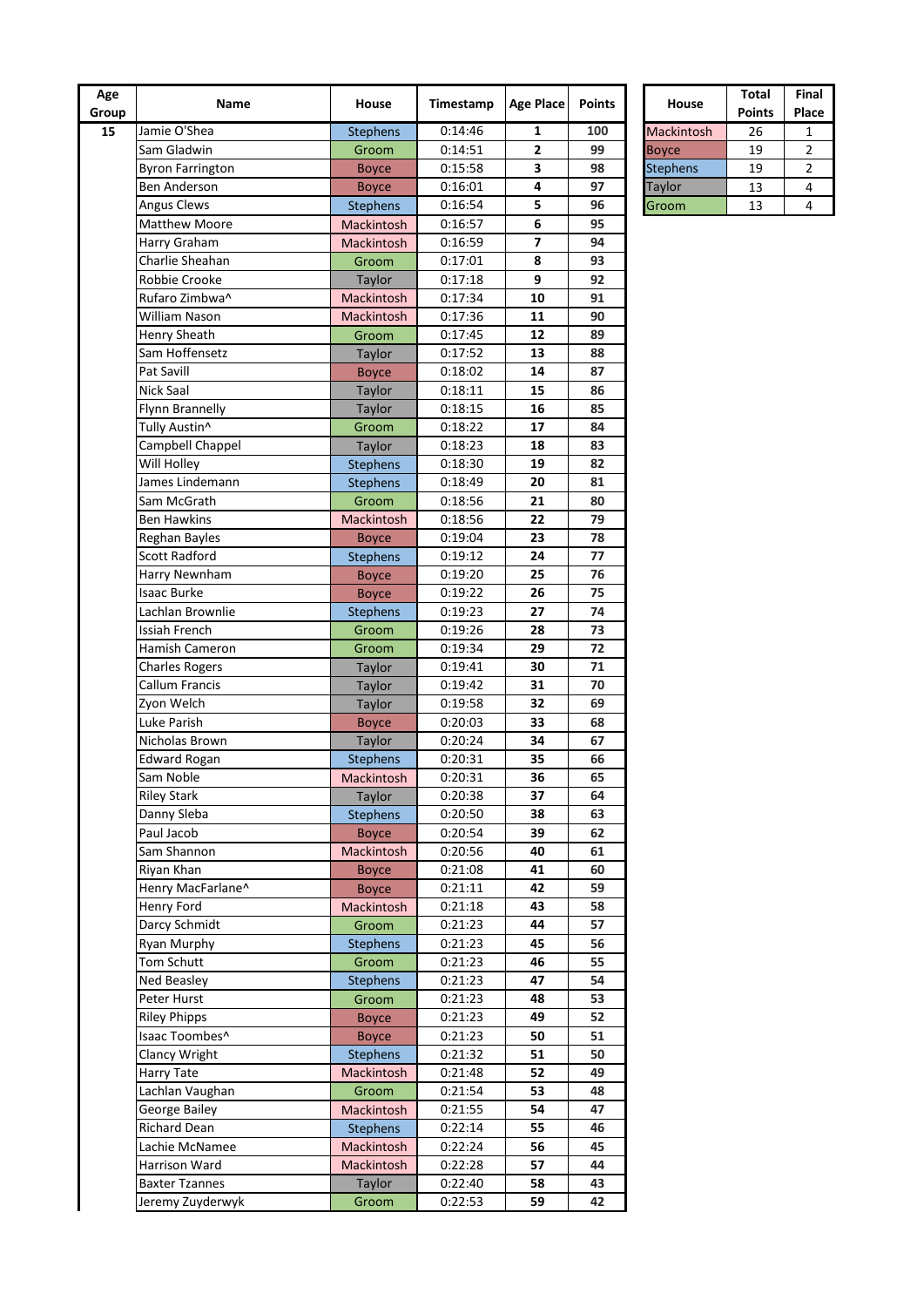| James Parkin            | <b>Stephens</b>   | 0:22:58 | 60  | 41 |
|-------------------------|-------------------|---------|-----|----|
| <b>Patrick Crothers</b> | Taylor            | 0:23:14 | 61  | 40 |
| Jesse Joubert           | <b>Mackintosh</b> | 0:23:16 | 62  | 39 |
|                         |                   |         |     |    |
| Sam Milner              | Mackintosh        | 0:23:19 | 63  | 38 |
| William Kelly           | <b>Boyce</b>      | 0:23:20 | 64  | 37 |
| John Ridgway^           | Taylor            | 0:23:23 | 65  | 36 |
| Darcy Neville           | <b>Stephens</b>   | 0:23:26 | 66  | 35 |
| Simon Cook              | <b>Boyce</b>      | 0:23:39 | 67  | 34 |
| <b>Braith Campbell</b>  | Groom             | 0:23:41 | 68  | 33 |
| Xavier Lyons            | <b>Stephens</b>   | 0:23:42 | 69  | 32 |
| Gabriel Schubert        | Mackintosh        | 0:23:51 | 70  | 31 |
| Mendoza Hemmer          | <b>Boyce</b>      | 0:24:04 | 71  | 30 |
| William Byrne           | <b>Stephens</b>   | 0:24:10 | 72  | 29 |
| <b>Ben Rosenberg</b>    | Stephens          | 0:24:29 | 73  | 28 |
| <b>Matt Bussing</b>     | Mackintosh        | 0:24:32 | 74  | 27 |
| Callum Galvin           | Groom             | 0:24:38 | 75  | 26 |
| Wihan Kruger            | <b>Mackintosh</b> | 0:24:40 | 76  | 25 |
| James Brisk             | Taylor            | 0:24:45 | 77  | 24 |
| Nicholas O'Sullivan     |                   |         | 78  | 23 |
|                         | <b>Boyce</b>      | 0:24:46 |     |    |
| <b>Hamish Andreas</b>   | <b>Boyce</b>      | 0:24:47 | 79  | 22 |
| <b>Walter Tinkler</b>   | <b>Boyce</b>      | 0:24:48 | 80  | 21 |
| Darren Tse              | <b>Taylor</b>     | 0:24:56 | 81  | 20 |
| Tom Keen                | Taylor            | 0:24:57 | 82  | 19 |
| Tom Graham              | Groom             | 0:24:57 | 83  | 18 |
| Aidan Munchenberg^      | Mackintosh        | 0:25:06 | 84  | 17 |
| Will Galvin             | <b>Stephens</b>   | 0:25:21 | 85  | 16 |
| Sam Kirkby              | Mackintosh        | 0:25:28 | 86  | 15 |
| George Griffiths        | Groom             | 0:25:50 | 87  | 14 |
| <b>Tom Dwyer</b>        | <b>Boyce</b>      | 0:26:00 | 88  | 13 |
| Tom Knudsen*            | <b>Boyce</b>      | 0:26:10 | 89  | 12 |
| <b>Alastair Curtis</b>  | Mackintosh        | 0:26:10 | 90  | 11 |
| Mitchell Southern       | Mackintosh        | 0:26:10 | 91  | 10 |
| Will Stunden            | Taylor            | 0:26:23 | 92  | 9  |
| Ryan Thornton           | Taylor            | 0:26:30 | 93  | 8  |
| Thomas Dixon            | Taylor            | 0:26:40 | 94  | 7  |
| James Biggs^            | Taylor            | 0:26:41 | 95  | 6  |
| Jamie Dunne             | Mackintosh        | 0:26:44 | 96  | 5  |
| <b>Jock Cameron</b>     | Mackintosh        | 0:26:50 | 97  | 4  |
| Rowan Ahern             |                   |         | 98  | 3  |
| David Edmunds           | Mackintosh        | 0:27:01 |     |    |
|                         | Groom             | 0:27:10 | 99  | 2  |
| Liam Pascoe             | Groom             | 0:27:28 | 100 | 1  |
| Cameron Apel            | Taylor            | 0:27:32 | 101 | 1  |
| <b>Ethan Mullins</b>    | Mackintosh        | 0:27:40 | 102 | 1  |
| Joel Cobb               | Groom             | 0:27:44 | 103 | 1  |
| Dougie Grant            | <b>Stephens</b>   | 0:27:44 | 104 | 1  |
| Tristan Keeton*         | Taylor            | 0:27:44 | 105 | 1  |
| Fergus McIlveen         | Groom             | 0:27:50 | 106 | 1  |
| <b>Fletcher Russell</b> | Groom             | 0:27:51 | 107 | 1  |
| Anthony Lyons           | <b>Stephens</b>   | 0:28:00 | 108 | 1  |
| Ewan Statham            | Taylor            | 0:28:10 | 109 | 1  |
| Sam Freer               | Groom             | 0:28:17 | 110 | 1  |
| Rory Brimblecombe       | Taylor            | 0:28:21 | 111 | 1  |
| Benjamin Hillman*       | <b>Stephens</b>   | 0:28:30 | 112 | 1  |
| Axel Buxani             | <b>Boyce</b>      | 0:28:40 | 113 | 1  |
| Hamish Schefe-Fleming   | <b>Taylor</b>     | 0:28:50 | 114 | 1  |
| Charlie Aarons          | <b>Boyce</b>      | 0:29:00 | 115 | 1  |
| Lawson Booth            | <b>Stephens</b>   | 0:29:10 | 116 | 1  |
| Zeth Bond               | <b>Stephens</b>   | 0:29:19 | 117 | 1  |
| Ned Smith               |                   |         |     |    |
|                         | <b>Boyce</b>      | 0:29:24 | 118 | 1  |
| Isaac Zhao              | Groom             | 0:29:30 | 119 | 1  |
| PJ Ostwald              | Groom             | 0:29:53 | 120 | 1  |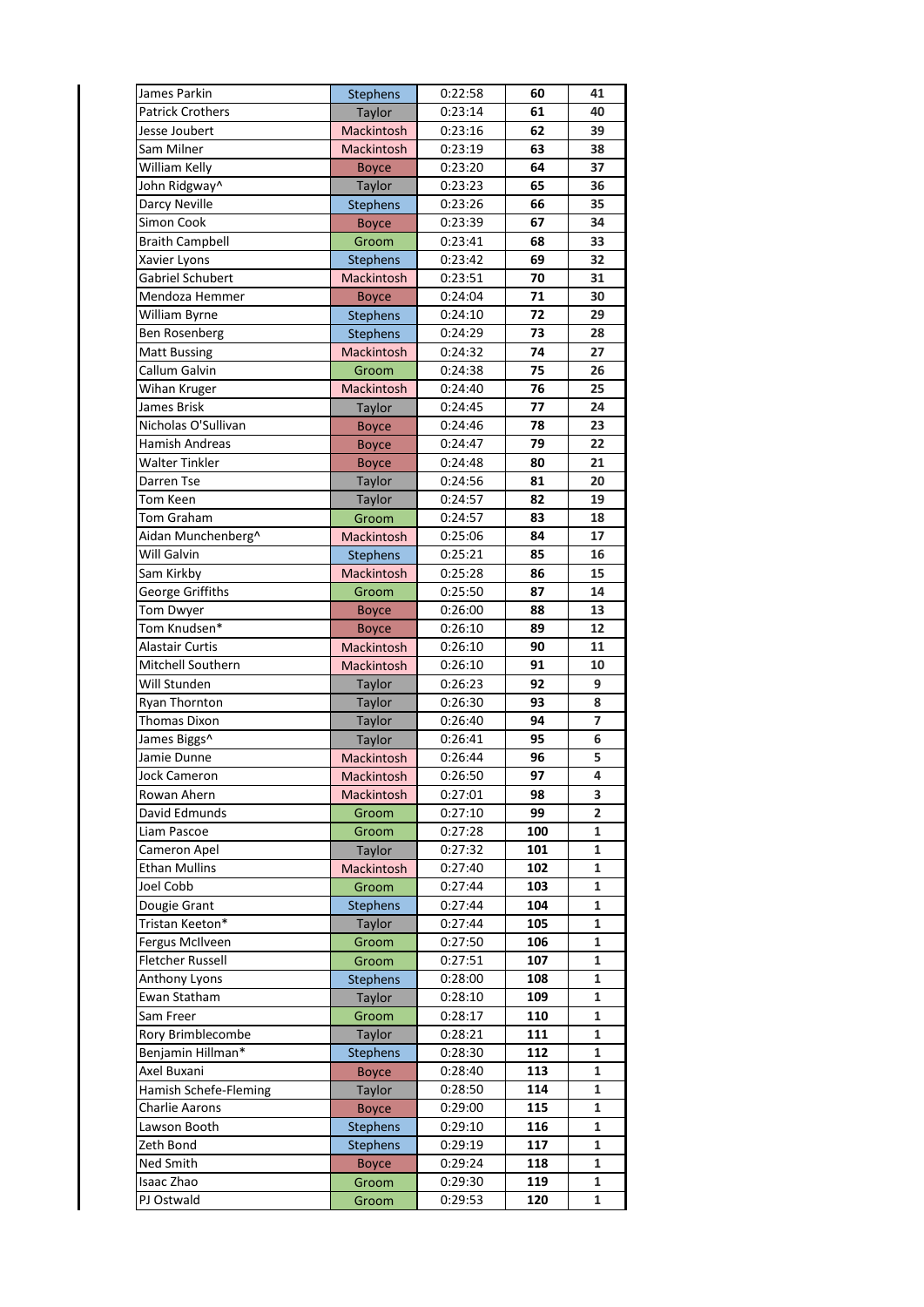| Connor Quinn           | <b>Mackintosh</b> | 0:29:59 | 121 |   |
|------------------------|-------------------|---------|-----|---|
| <b>Callum Walters</b>  | Taylor            | 0:30:00 | 122 | 1 |
| <b>Ruben Fitton</b>    | Taylor            | 0:30:00 | 123 |   |
| <b>William Higgins</b> | <b>Stephens</b>   | 0:30:07 | 124 |   |
| Tom Hatton             | Taylor            | 0:30:27 | 125 |   |
| <b>Thomas Murray</b>   | <b>Boyce</b>      | 0:31:24 | 126 |   |
| Gus Downie             | <b>Boyce</b>      | 0:31:57 | 127 |   |
| Tumoana Strugnell      | Groom             | 0:32:14 | 128 |   |
| <b>William Street</b>  | <b>Boyce</b>      | 0:32:37 | 129 |   |
| Darcy Neal             | <b>Stephens</b>   | 0:32:39 | 130 |   |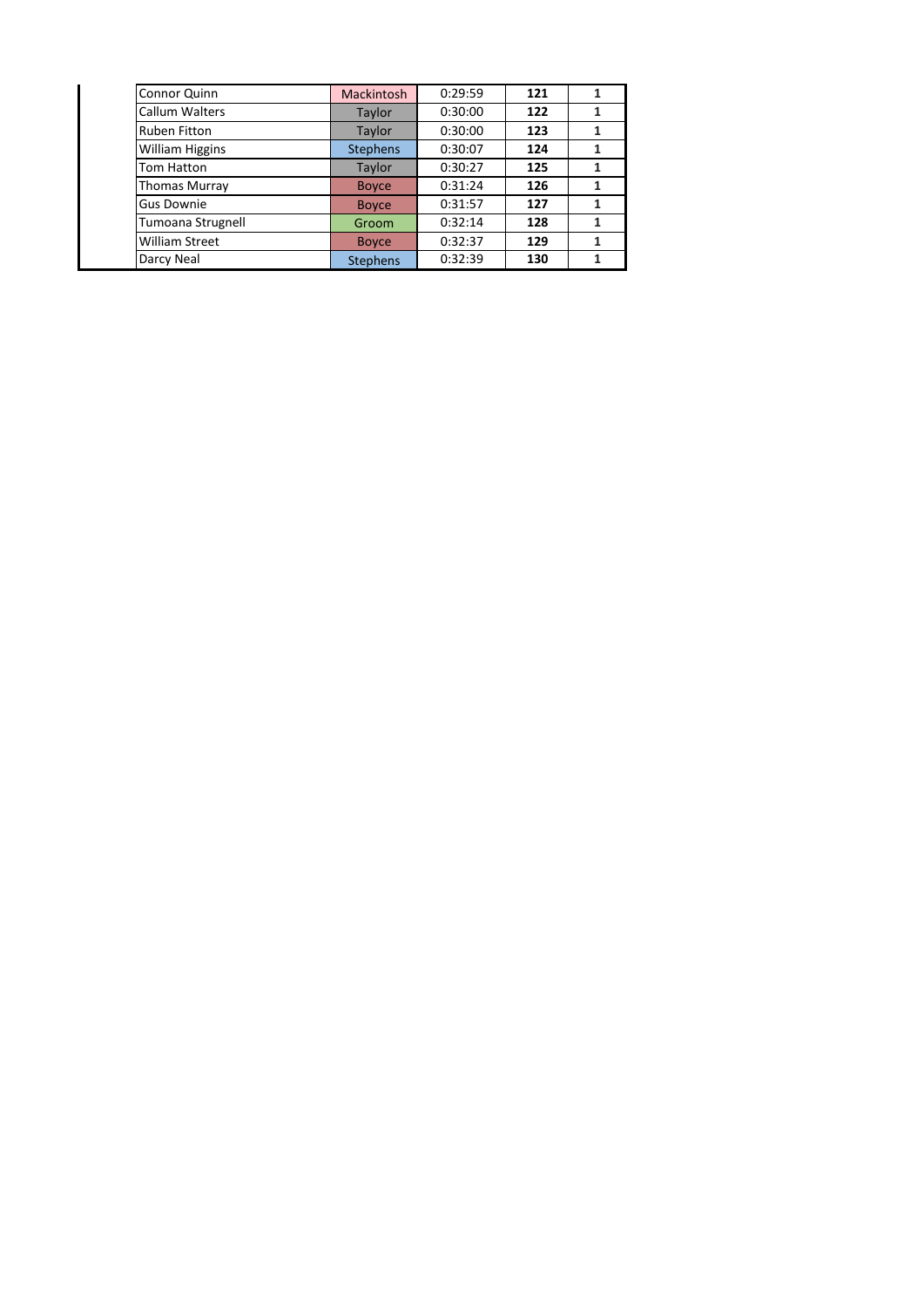| Age<br>Group | Name                       | House             | Timestamp | <b>Age Place</b> | <b>Points</b> | House           | <b>Total</b><br><b>Points</b> | Fin<br>Pla              |
|--------------|----------------------------|-------------------|-----------|------------------|---------------|-----------------|-------------------------------|-------------------------|
| 16           | James Darlington           | <b>Stephens</b>   | 0:14:54   | 1                | 100           | Mackintosh      | 26                            | 1                       |
|              | Harrison Hepner            | <b>Boyce</b>      | 0:15:18   | $\mathbf{2}$     | 99            | <b>Boyce</b>    | 19                            | $\overline{\mathbf{c}}$ |
|              | Flynn Taylor               | Mackintosh        | 0:15:32   | 3                | 98            | <b>Stephens</b> | 19                            | 2                       |
|              | Paul Draheim               | Mackintosh        | 0:15:36   | 4                | 97            | Taylor          | 13                            | 4                       |
|              | Luke Beutel                | <b>Stephens</b>   | 0:16:10   | 5                | 96            | Groom           | 13                            | 4                       |
|              | Tom Russell                | Mackintosh        | 0:16:17   | 6                | 95            |                 |                               |                         |
|              | Josh Roach                 | <b>Boyce</b>      | 0:16:23   | 7                | 94            |                 |                               |                         |
|              | <b>Tobey Burling</b>       | <b>Stephens</b>   | 0:16:39   | 8                | 93            |                 |                               |                         |
|              | <b>Harrison Mills</b>      | <b>Stephens</b>   | 0:17:05   | 9                | 92            |                 |                               |                         |
|              | Mitchell Crook             | Groom             | 0:17:07   | 10               | 91            |                 |                               |                         |
|              | Daniel Da Silva*           | <b>Boyce</b>      | 0:17:14   | 11               | 90            |                 |                               |                         |
|              | Archie Lord                | Taylor            | 0:17:15   | 12               | 89            |                 |                               |                         |
|              | <b>Thomas Sippel</b>       | <b>Stephens</b>   | 0:17:16   | 13               | 88            |                 |                               |                         |
|              | Oliver Reed                | <b>Stephens</b>   | 0:17:20   | 14               | 87            |                 |                               |                         |
|              | Lawson Herbert             | Mackintosh        | 0:17:28   | 15               | 86            |                 |                               |                         |
|              | <b>Matthew Thomson</b>     | Taylor            | 0:17:34   | 16               | 85            |                 |                               |                         |
|              | Hamish Chappel             | Taylor            | 0:17:35   | 17               | 84            |                 |                               |                         |
|              | Jude Brocherie             | Taylor            | 0:17:35   | 18               | 83            |                 |                               |                         |
|              | Ben Dight                  | Mackintosh        | 0:17:48   | 19               | 82            |                 |                               |                         |
|              | Alex Macey                 | Taylor            | 0:17:48   | 20               | 81            |                 |                               |                         |
|              | William Wetherspoon        | Groom             | 0:18:03   | 21               | 80            |                 |                               |                         |
|              | Mutsa Zimbwa^              | <b>Mackintosh</b> | 0:18:18   | 22               | 79            |                 |                               |                         |
|              | Reuben Brown               | Taylor            | 0:18:23   | 23               | 78            |                 |                               |                         |
|              | Tom Walker                 | Mackintosh        | 0:18:25   | 24               | 77            |                 |                               |                         |
|              | Angus Ingold^              | Groom             | 0:18:32   | 25               | 76            |                 |                               |                         |
|              | Goff Morgan                | Groom             | 0:18:33   | 26               | 75            |                 |                               |                         |
|              | <b>Thomas Park</b>         | <b>Stephens</b>   | 0:18:38   | 27               | 74            |                 |                               |                         |
|              | Dougal Golden              | Taylor            | 0:18:39   | 28               | 73            |                 |                               |                         |
|              | Angus Mohr                 | <b>Boyce</b>      | 0:18:50   | 29               | 72            |                 |                               |                         |
|              | Cody Wockner               | Mackintosh        | 0:18:55   | 30               | 71            |                 |                               |                         |
|              | Finbar Murphy <sup>^</sup> | Groom             | 0:18:59   | 31               | 70            |                 |                               |                         |
|              | <b>Clancy Bambling</b>     | Mackintosh        | 0:19:06   | 32               | 69            |                 |                               |                         |
|              | Sam Fenwick                | Groom             | 0:19:06   | 33               | 68            |                 |                               |                         |
|              | <b>Connor Ewing</b>        | Groom             | 0:19:08   | 34               | 67            |                 |                               |                         |
|              | Charlie Horn               | <b>Stephens</b>   | 0:19:09   | 35               | 66            |                 |                               |                         |
|              | Jamie Watson               | Groom             | 0:19:12   | 36               | 65            |                 |                               |                         |
|              | Josh Healy                 | Groom             | 0:19:14   | 37               | 64            |                 |                               |                         |
|              | Kai McLoughlin             | <b>Boyce</b>      | 0:19:20   | 38               | 63            |                 |                               |                         |
|              | Zackariya Taylor           | Taylor            | 0:19:21   | 39               | 62            |                 |                               |                         |
|              | <b>Jack Statton</b>        | Taylor            | 0:19:25   | 40               | 61            |                 |                               |                         |
|              | <b>Baxter McDonald</b>     | Mackintosh        | 0:19:25   | 41               | 60            |                 |                               |                         |
|              | <b>Isaac Browett</b>       | Taylor            | 0:19:46   | 42               | 59            |                 |                               |                         |
|              | Hamish Coggan              | Mackintosh        | 0:19:47   | 43               | 58            |                 |                               |                         |
|              | Mac Flegler                | Mackintosh        | 0:19:50   | 44               | 57            |                 |                               |                         |
|              | Oliver McCallum            | Taylor            | 0:19:50   | 45               | 56            |                 |                               |                         |
|              | Jack Rattray               | Groom             | 0:19:50   | 46               | 55            |                 |                               |                         |
|              | <b>Harrison Tzannes</b>    | Taylor            | 0:19:51   | 47               | 54            |                 |                               |                         |
|              | <b>Tom Green</b>           | Stephens          | 0:19:53   | 48               | 53            |                 |                               |                         |
|              | Zen De Silva^              | Taylor            | 0:19:54   | 49               | 52            |                 |                               |                         |
|              | Lachie Williams            | <b>Boyce</b>      | 0:19:59   | 50               | 51            |                 |                               |                         |
|              | Izaak Schefe               | <b>Boyce</b>      | 0:20:05   | 51               | 50            |                 |                               |                         |
|              | Lawson Howe                | <b>Boyce</b>      | 0:20:17   | 52               | 49            |                 |                               |                         |
|              | Joseph Currie              | Mackintosh        | 0:20:20   | 53               | 48            |                 |                               |                         |
|              | <b>Tom Stonestreet</b>     | Mackintosh        | 0:20:23   | 54               | 47            |                 |                               |                         |
|              | Morris Clementson          | Mackintosh        | 0:20:24   | 55               | 46            |                 |                               |                         |
|              | Angus Cory                 | <b>Stephens</b>   | 0:20:35   | 56               | 45            |                 |                               |                         |
|              | Rory Teahan                | <b>Boyce</b>      | 0:20:40   | 57               | 44            |                 |                               |                         |
|              | Dylan Locke                | Mackintosh        | 0:20:46   | 58               | 43            |                 |                               |                         |
|              | Angus Maclean              | Groom             | 0:20:53   | 59               | 42            |                 |                               |                         |

|                 | <b>Total</b>  | Final |
|-----------------|---------------|-------|
| <b>House</b>    | <b>Points</b> | Place |
| Mackintosh      | 26            | 1     |
| <b>Boyce</b>    | 19            | 2     |
| <b>Stephens</b> | 19            | 2     |
| Taylor          | 13            | 4     |
| Groom           | 13            |       |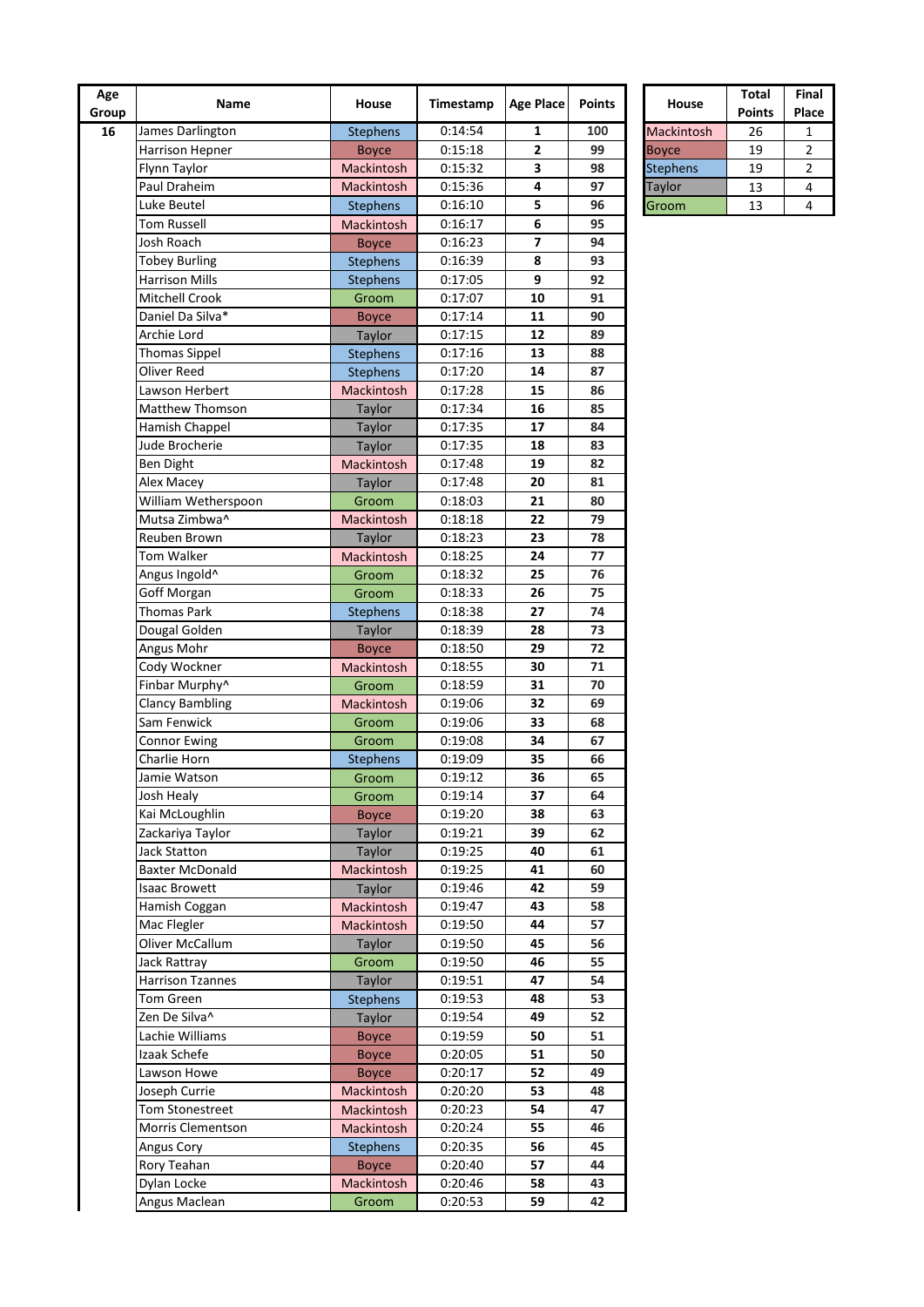| Zac Reddan               | Taylor          | 0:20:58 | 60  | 41 |
|--------------------------|-----------------|---------|-----|----|
| Harry Fortune            | Groom           | 0:21:00 | 61  | 40 |
| Charlie Hayes            | <b>Stephens</b> | 0:21:09 | 62  | 39 |
| <b>Isaac Cooper</b>      | Mackintosh      | 0:21:23 | 63  | 38 |
| Will Titterton           | <b>Stephens</b> | 0:21:23 | 64  | 37 |
| Sanupa Gamage            | Taylor          | 0:21:23 | 65  | 36 |
| Harry Gallagher          | Mackintosh      | 0:21:23 | 66  | 35 |
| <b>Jett Bennett</b>      | <b>Boyce</b>    | 0:21:23 | 67  | 34 |
| Kaleb Hoyling            | Groom           | 0:21:23 | 68  | 33 |
| Jaxon Irons^             | <b>Boyce</b>    | 0:21:23 | 69  | 32 |
| Liam Mulheron            | <b>Stephens</b> | 0:21:23 | 70  | 31 |
| <b>Clancy Black</b>      | <b>Stephens</b> | 0:21:23 | 71  | 30 |
| Lachlan Milton           | Taylor          | 0:21:23 | 72  | 29 |
| Doug Ahern               | Mackintosh      | 0:21:23 | 73  | 28 |
| Ruben Geldenhuys         |                 | 0:21:23 | 74  | 27 |
|                          | <b>Boyce</b>    |         |     |    |
| Lorenzo Caso             | <b>Boyce</b>    | 0:21:23 | 75  | 26 |
| Kelly Shadlow            | Mackintosh      | 0:21:24 | 76  | 25 |
| Cameron Parkin           | <b>Stephens</b> | 0:21:26 | 77  | 24 |
| <b>Archie Craig</b>      | <b>Boyce</b>    | 0:21:34 | 78  | 23 |
| <b>Jack Coulter</b>      | <b>Boyce</b>    | 0:21:37 | 79  | 22 |
| Henry Bahnisch           | Mackintosh      | 0:21:47 | 80  | 21 |
| Andrew Byrnes            | <b>Stephens</b> | 0:21:48 | 81  | 20 |
| Henry Molesworth         | Groom           | 0:22:00 | 82  | 19 |
| Sam Raccanello           | Groom           | 0:22:02 | 83  | 18 |
| <b>Bill Brennan</b>      | Groom           | 0:22:11 | 84  | 17 |
| <b>Bailey Biggar</b>     | <b>Boyce</b>    | 0:22:17 | 85  | 16 |
| Hayden Kenny             | <b>Boyce</b>    | 0:22:17 | 86  | 15 |
| Sam Lyons                | Mackintosh      | 0:22:27 | 87  | 14 |
| James Browne             | Taylor          | 0:22:29 | 88  | 13 |
| William Salmond          | Taylor          | 0:22:29 | 89  | 12 |
| Thomas Cocks             | Taylor          | 0:22:36 | 90  | 11 |
| Sacha Bryant             | <b>Boyce</b>    | 0:23:15 | 91  | 10 |
| James Crothers           | Taylor          | 0:23:25 | 92  | 9  |
| Arshvir Singh Madan      | Mackintosh      | 0:23:26 | 93  | 8  |
| Kye Faulkner             |                 | 0:23:35 | 94  | 7  |
| Harry Grady <sup>^</sup> | <b>Boyce</b>    |         | 95  | 6  |
|                          | Mackintosh      | 0:23:40 |     |    |
| Oska Layton              | Mackintosh      | 0:23:42 | 96  | 5  |
| Flynn Mulckey            | Mackintosh      | 0:23:45 | 97  | 4  |
| Tom Bragg                | <b>Boyce</b>    | 0:23:50 | 98  | 3  |
| Joe Johnston             | Groom           | 0:23:52 | 99  | 2  |
| Heath Loughnan           | <b>Taylor</b>   | 0:23:58 | 100 | 1  |
| George Staines           | Stephens        | 0:24:03 | 101 | 1  |
| <b>Aidan Dorries</b>     | Groom           | 0:24:03 | 102 | 1  |
| <b>Giles Birchley</b>    | Taylor          | 0:24:10 | 103 | 1  |
| Sam Walker               | Taylor          | 0:24:22 | 104 | 1  |
| Jack Oster               | <b>Stephens</b> | 0:24:25 | 105 | 1  |
| Jem Ryan                 | <b>Boyce</b>    | 0:24:29 | 106 | 1  |
| Digby Giggins^           | Groom           | 0:24:35 | 107 | 1  |
| Gabriel Donaldson        | <b>Stephens</b> | 0:24:40 | 108 | 1  |
| William Reardon          | <b>Boyce</b>    | 0:24:46 | 109 | 1  |
| Jed Statham*             | Taylor          | 0:24:52 | 110 | 1  |
| Ben Hood                 | Taylor          | 0:24:55 | 111 | 1  |
| Nathan Beci              | Taylor          | 0:24:56 | 112 | 1  |
| <b>Tobby Evans</b>       | Taylor          | 0:25:36 | 113 | 1  |
| Fred Smolenski           | Taylor          | 0:25:54 | 114 | 1  |
| Adam Peacock             |                 |         | 115 | 1  |
|                          | <b>Stephens</b> | 0:26:01 |     |    |
| Will Savill              | <b>Boyce</b>    | 0:26:09 | 116 | 1  |
| <b>Tom Savill</b>        | <b>Boyce</b>    | 0:26:09 | 117 | 1  |
| Hans Lubbe               | <b>Stephens</b> | 0:26:10 | 118 | 1  |
| Oliver Gray              | Groom           | 0:26:12 | 119 | 1  |
| Charlie Street           | <b>Boyce</b>    | 0:26:26 | 120 | 1  |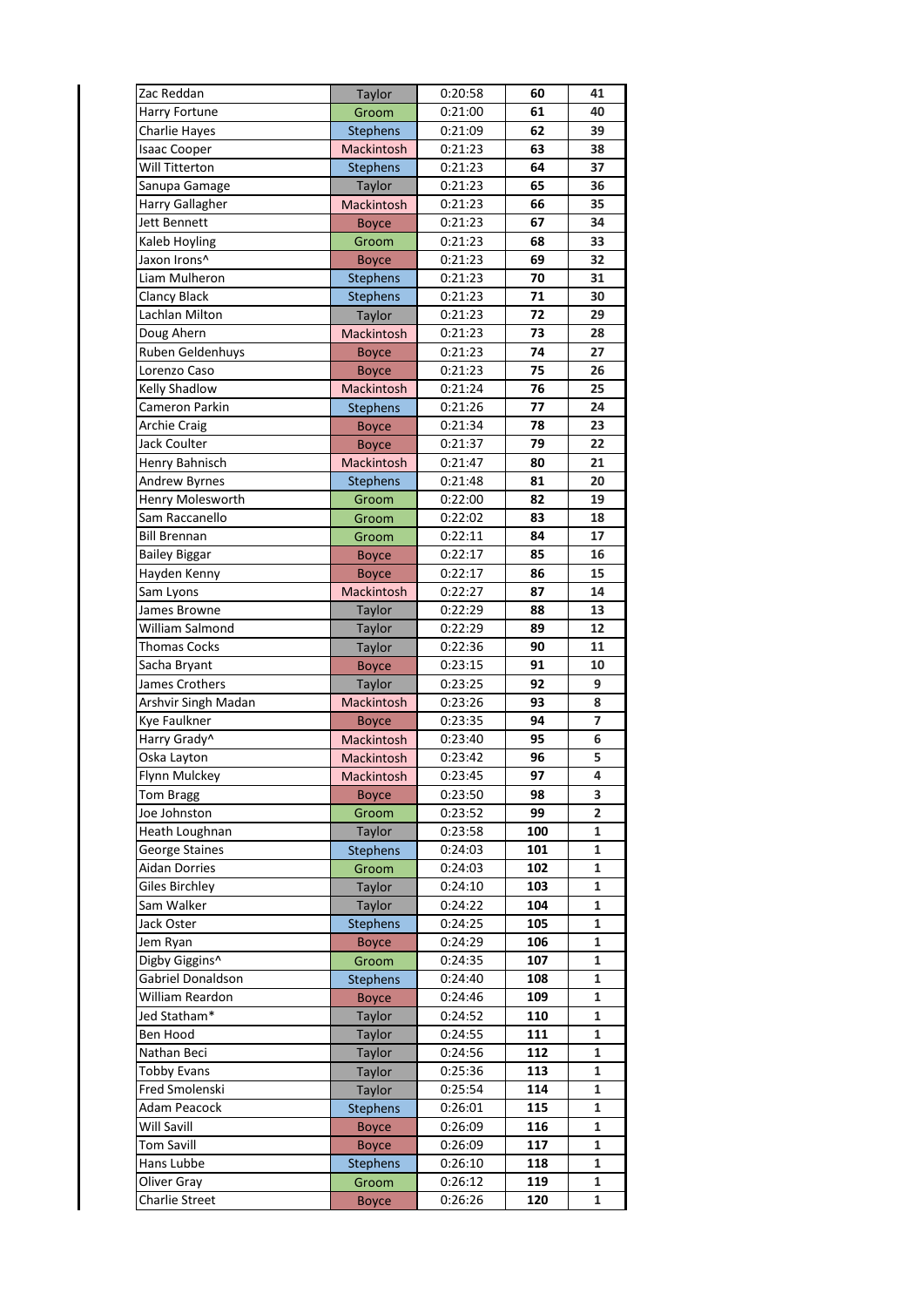| <b>Felix Thomason</b>     | <b>Boyce</b>      | 0:26:33 | 121 | $\mathbf{1}$ |
|---------------------------|-------------------|---------|-----|--------------|
| Sam Schriek               | Groom             | 0:26:38 | 122 | $\mathbf{1}$ |
| <b>Ethan Hall</b>         | <b>Boyce</b>      | 0:26:46 | 123 | $\mathbf{1}$ |
| Gus Bierhoff              | <b>Stephens</b>   | 0:27:00 | 124 | $\mathbf{1}$ |
| Sam Durdin                | Taylor            | 0:27:11 | 125 | $\mathbf{1}$ |
| Zac Reid                  | <b>Stephens</b>   | 0:27:11 | 126 | $\mathbf{1}$ |
| Hamish Shephard           | Groom             | 0:27:12 | 127 | $\mathbf{1}$ |
| Jaiden Austin^            | <b>Taylor</b>     | 0:27:28 | 128 | $\mathbf{1}$ |
| George Durkin             | <b>Taylor</b>     | 0:27:48 | 129 | $\mathbf{1}$ |
| Codey Hay                 | <b>Boyce</b>      | 0:27:57 | 130 | $\mathbf{1}$ |
| Jack Madigan              | Groom             | 0:28:11 | 131 | $\mathbf{1}$ |
| Thomas Hoare              | <b>Taylor</b>     | 0:28:55 | 132 | $\mathbf{1}$ |
| William Wu                | Mackintosh        | 0:29:40 | 133 | $\mathbf{1}$ |
| Hassan Yusaf^             | <b>Mackintosh</b> | 0:30:01 | 134 | $\mathbf{1}$ |
| Minami Inoue              | <b>Boyce</b>      | 0:30:04 | 135 | $\mathbf{1}$ |
| Charlie Ploetz^           | <b>Boyce</b>      | 0:30:18 | 136 | $\mathbf{1}$ |
| Dougal Campbell           | Groom             | 0:31:14 | 137 | $\mathbf{1}$ |
| Paarth Menon <sup>^</sup> | <b>Boyce</b>      | 0:31:53 | 138 | $\mathbf{1}$ |
| Seb Saint                 | <b>Taylor</b>     | 0:31:57 | 139 | $\mathbf{1}$ |
| Hamish Innes              | <b>Taylor</b>     | 0:32:04 | 140 | $\mathbf{1}$ |
| Jermaine Harrison         | <b>Stephens</b>   | 0:34:21 | 141 | $\mathbf{1}$ |
| Alistair Gourley          | Groom             | 0:34:24 | 142 | $\mathbf{1}$ |
| Cory Schulz^              | <b>Boyce</b>      | 0:35:14 | 143 | $\mathbf{1}$ |
| Zachary Dean              | Groom             | 0:37:00 | 144 | $\mathbf{1}$ |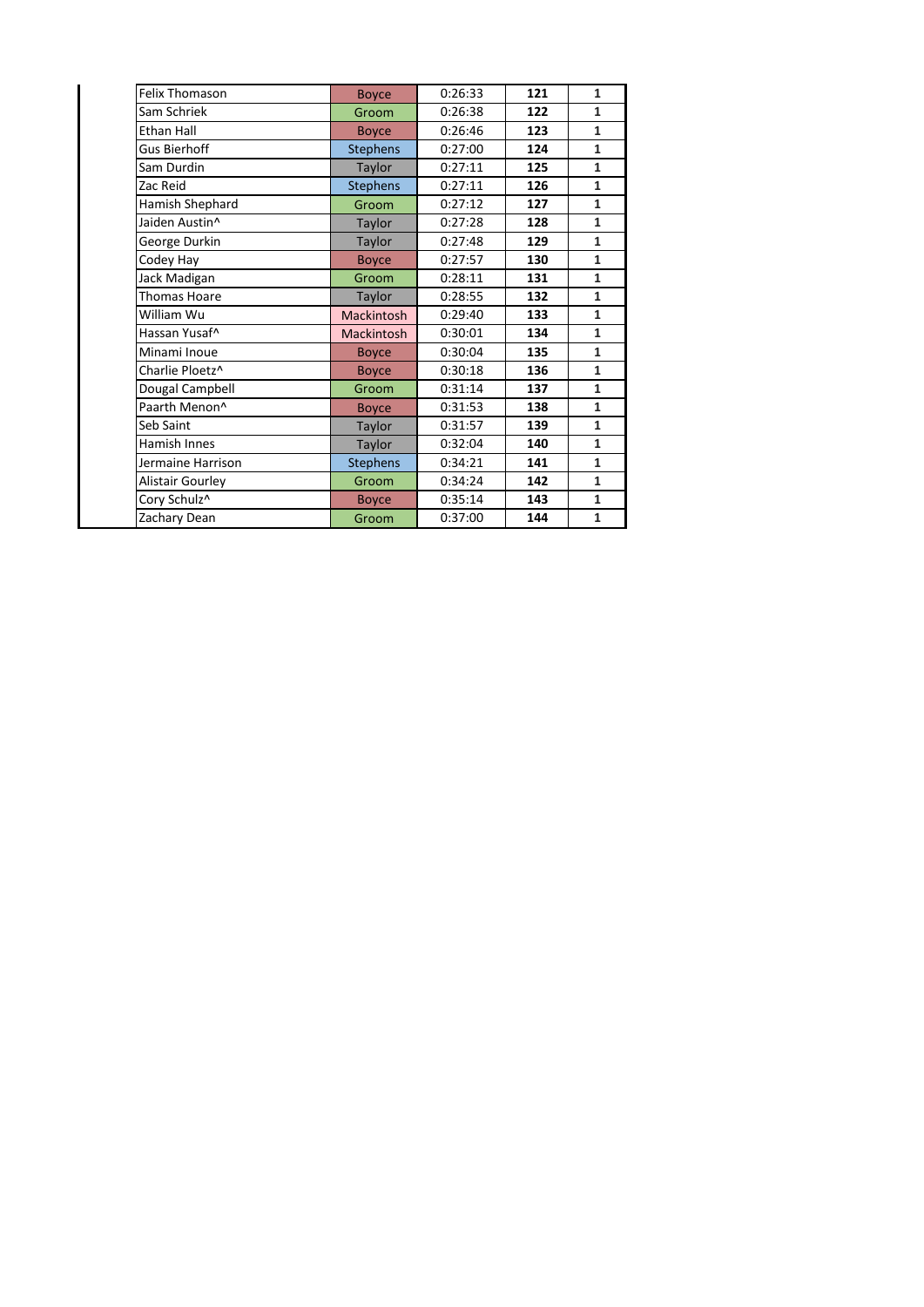| Age<br>Group | Name                      | House               | Timestamp          | <b>Age Place</b> | <b>Points</b> | House           | Total<br><b>Points</b> | Fin<br>Pla     |
|--------------|---------------------------|---------------------|--------------------|------------------|---------------|-----------------|------------------------|----------------|
| Open         | Nick Coonan               | <b>Boyce</b>        | 0:14:26            | 1                | 100           | Mackintosh      | 26                     | 1              |
|              | Jack DeBortoli            | Mackintosh          | 0:15:14            | 2                | 99            | <b>Boyce</b>    | 19                     | 2              |
|              | Oliver Schubert^          | Mackintosh          | 0:15:25            | 3                | 98            | <b>Stephens</b> | 19                     | $\overline{a}$ |
|              | Oscar Cass                | Taylor              | 0:15:50            | 4                | 97            | Taylor          | 13                     | 4              |
|              | Joseph Wood               | Taylor              | 0:15:58            | 5                | 96            | Groom           | 13                     | 4              |
|              | Matthew Wilson            | Taylor              | 0:15:59            | 6                | 95            |                 |                        |                |
|              | <b>Toby Marshall</b>      | Taylor              | 0:16:01            | 7                | 94            |                 |                        |                |
|              | Alex Munster              | <b>Boyce</b>        | 0:16:04            | 8                | 93            |                 |                        |                |
|              | Julian Lachmund           | Mackintosh          | 0:16:15            | 9                | 92            |                 |                        |                |
|              | James O'Sullivan          | <b>Boyce</b>        | 0:16:18            | 10               | 91            |                 |                        |                |
|              | Henry Wells               | <b>Boyce</b>        | 0:16:28            | 11               | 90            |                 |                        |                |
|              | Samuel Newton             | Mackintosh          | 0:16:28            | 12               | 89            |                 |                        |                |
|              | Hamish McLeod             | <b>Stephens</b>     | 0:16:34            | 13               | 88            |                 |                        |                |
|              | Jarrah McNicol^           | Groom               | 0:16:34            | 14               | 87            |                 |                        |                |
|              | Jacob Bunt                | Groom               | 0:16:36            | 15               | 86            |                 |                        |                |
|              | Tyler Wise^               | Mackintosh          | 0:16:37            | 16               | 85            |                 |                        |                |
|              | Jesse Sharp               | <b>Stephens</b>     | 0:16:47            | 17               | 84            |                 |                        |                |
|              | Jake Hartley              | Mackintosh          | 0:16:47            | 18               | 83            |                 |                        |                |
|              | Ethan Lane                | Taylor              | 0:16:48            | 19               | 82            |                 |                        |                |
|              | Mitchell Dight            | Mackintosh          | 0:16:56            | 20               | 81            |                 |                        |                |
|              | William Johnston          | Taylor              | 0:17:03            | 21               | 80            |                 |                        |                |
|              | Joshua Allen              | <b>Boyce</b>        | 0:17:08            | 22               | 79            |                 |                        |                |
|              | Charlie Wharton           | <b>Stephens</b>     | 0:17:21            | 23               | 78            |                 |                        |                |
|              | Lachlan Travers           | <b>Stephens</b>     | 0:17:21            | 24               | 77            |                 |                        |                |
|              | Jack Dann*                | <b>Stephens</b>     | 0:17:34            | 25               | 76            |                 |                        |                |
|              | Lachlan Brown             | Taylor              | 0:17:34            | 26               | 75            |                 |                        |                |
|              | Lochie Stagg              | Mackintosh          | 0:17:51            | 27               | 74            |                 |                        |                |
|              | Wilson Cochrane           | Mackintosh          | 0:17:52            | 28               | 73            |                 |                        |                |
|              | Archie Steele             | Taylor              | 0:18:02            | 29               | 72            |                 |                        |                |
|              | Oliver Seckler            | Groom               | 0:18:06            | 30               | 71            |                 |                        |                |
|              | Nicholas Boyce            | <b>Boyce</b>        | 0:18:09            | 31               | 70            |                 |                        |                |
|              | Morgan Galvin             | Groom               | 0:18:13            | 32               | 69            |                 |                        |                |
|              | James Slack-Smith         | <b>Taylor</b>       | 0:18:19            | 33               | 68            |                 |                        |                |
|              | Angus Storie              | <b>Stephens</b>     | 0:18:25            | 34               | 67            |                 |                        |                |
|              | <b>Hugh Andreas</b>       | <b>Boyce</b>        | 0:18:25            | 35               | 66            |                 |                        |                |
|              | Jack Conlan               | <b>Boyce</b>        | 0:18:30            | 36               | 65            |                 |                        |                |
|              | Darryl Erepia             | Groom               | 0:18:33            | 37               | 64            |                 |                        |                |
|              | Sam Paine                 | Groom               | 0:18:39            | 38               | 63            |                 |                        |                |
|              | Tas Bardetta              | <b>Boyce</b>        | 0:18:42            | 39               | 62            |                 |                        |                |
|              | <b>Ben Peacock</b>        | <b>Stephens</b>     | 0:18:43            | 40               | 61            |                 |                        |                |
|              | Harry Beeton              | <b>Boyce</b>        | 0:18:46            | 41               | 60            |                 |                        |                |
|              | Hunter Austin             | Groom               | 0:18:47            | 42               | 59            |                 |                        |                |
|              | Isaac Miles^              | <b>Stephens</b>     | 0:18:47            | 43               | 58            |                 |                        |                |
|              | Benjamin Moore            | Mackintosh          | 0:18:48            | 44               | 57            |                 |                        |                |
|              | <b>Nick Nugent</b>        | <b>Boyce</b>        | 0:18:48            | 45               | 56            |                 |                        |                |
|              | Ronan Austin              | <b>Boyce</b>        | 0:18:49            | 46               | 55            |                 |                        |                |
|              | Mitchell Houldcroft*      | <b>Boyce</b>        | 0:18:52            | 47               | 54            |                 |                        |                |
|              | Peter Deng                | <b>Stephens</b>     | 0:18:53            | 48               | 53            |                 |                        |                |
|              | Damian Vaughan            | Groom               | 0:18:55            | 49               | 52            |                 |                        |                |
|              | Sam Anderson              | <b>Boyce</b>        | 0:19:02            | 50               | 51            |                 |                        |                |
|              | Regan Lyons               | Mackintosh          | 0:19:03            | 51               | 50            |                 |                        |                |
|              | <b>Brodie Salisbury</b>   | Mackintosh          | 0:19:08            | 52               | 49            |                 |                        |                |
|              | Luke Litzow               | <b>Stephens</b>     | 0:19:08            | 53               | 48            |                 |                        |                |
|              | Jackson Brown             | <b>Stephens</b>     | 0:19:09            | 54               | 47            |                 |                        |                |
|              | Thomas Maher              | <b>Boyce</b>        | 0:19:19            | 55               | 46            |                 |                        |                |
|              | Peter Browne              | Taylor              | 0:19:26            | 56               | 45            |                 |                        |                |
|              | Samuel Dyer<br>Max Schutt | <b>Stephens</b>     | 0:19:27            | 57               | 44            |                 |                        |                |
|              | Logan Gray                | Groom<br>Mackintosh | 0:19:28<br>0:19:32 | 58<br>59         | 43<br>42      |                 |                        |                |
|              |                           |                     |                    |                  |               |                 |                        |                |

|                   | <b>Total</b>  | Final |
|-------------------|---------------|-------|
| <b>House</b>      | <b>Points</b> | Place |
| <b>Mackintosh</b> | 26            |       |
| <b>Boyce</b>      | 19            | 2     |
| <b>Stephens</b>   | 19            | 2     |
| <b>Taylor</b>     | 13            | 4     |
| Groom             | 13            |       |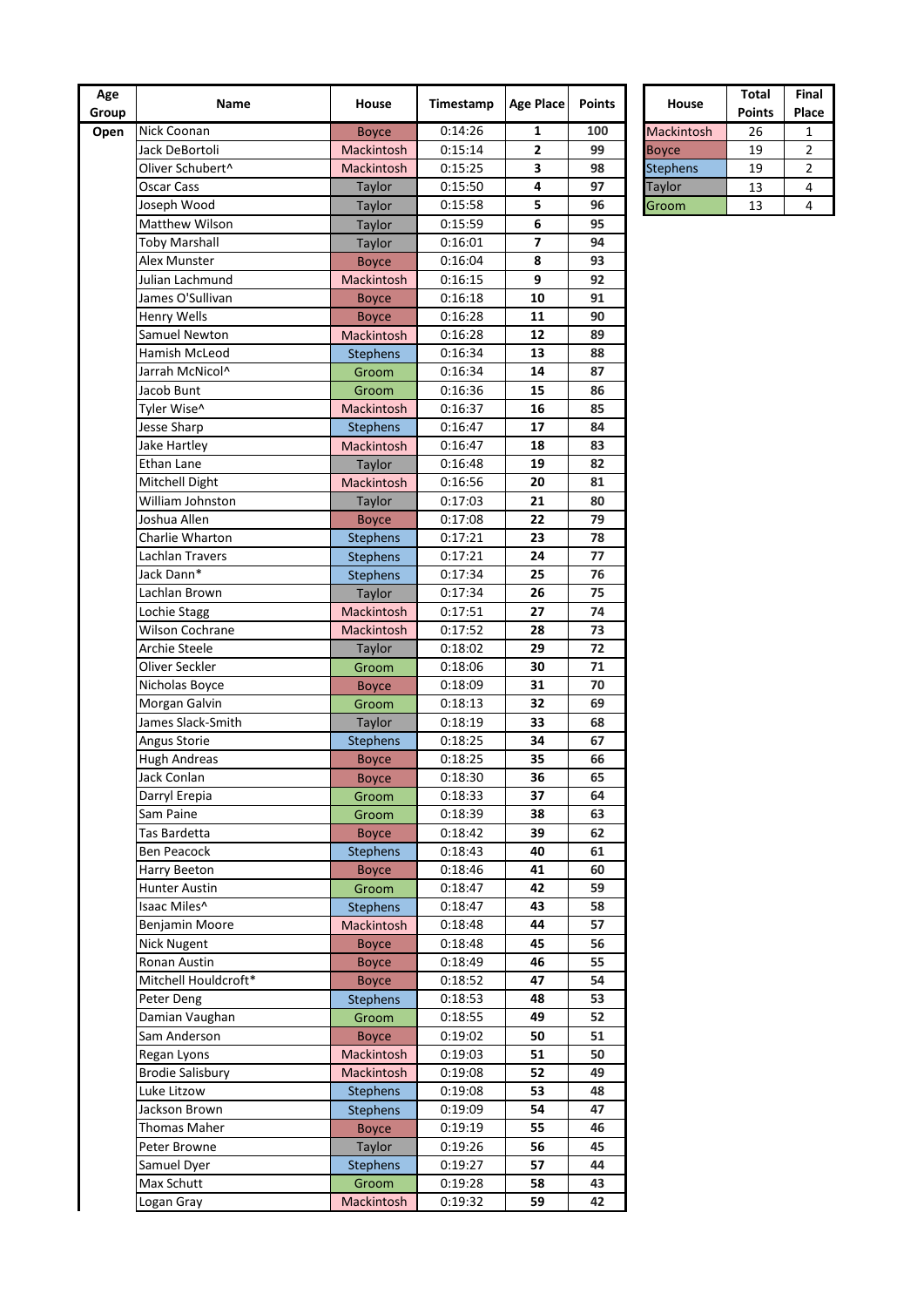| Charlie Bradley                       | <b>Mackintosh</b>         | 0:19:45 | 60  | 41 |
|---------------------------------------|---------------------------|---------|-----|----|
| Darcy Wockner                         | Mackintosh                | 0:19:46 | 61  | 40 |
| <b>Harry Callow</b>                   | Taylor                    | 0:19:47 | 62  | 39 |
| George Procter^                       | Taylor                    | 0:19:48 | 63  | 38 |
| Hunter Hamblin                        | Mackintosh                | 0:19:52 | 64  | 37 |
| Logan Hoyling                         | Groom                     | 0:19:53 | 65  | 36 |
| Greg Spurgin                          | Mackintosh                | 0:19:54 | 66  | 35 |
| Shelby Ward                           | <b>Boyce</b>              | 0:19:59 | 67  | 34 |
| Daly Guest                            | <b>Mackintosh</b>         | 0:20:00 | 68  | 33 |
| Ethan Pratap^                         | <b>Boyce</b>              | 0:20:03 | 69  | 32 |
| Matthew Murphy                        | <b>Stephens</b>           | 0:20:04 | 70  | 31 |
|                                       |                           | 0:20:04 | 71  | 30 |
| Liam Foley                            | Groom                     |         |     |    |
| Sam Southern                          | Mackintosh                | 0:20:04 | 72  | 29 |
| Samuel Harmsworth                     | <b>Stephens</b>           | 0:20:06 | 73  | 28 |
| Henry Reardon                         | <b>Boyce</b>              | 0:20:14 | 74  | 27 |
| Patrick Doran                         | Groom                     | 0:20:19 | 75  | 26 |
| Jacob Winter                          | Groom                     | 0:20:24 | 76  | 25 |
| <b>Josh Latham</b>                    | Stephens                  | 0:20:24 | 77  | 24 |
| Jordan Adams                          | <b>Mackintosh</b>         | 0:20:24 | 78  | 23 |
| Dayne Shadlow                         | Mackintosh                | 0:20:25 | 79  | 22 |
| <b>Toby Allen</b>                     | <b>Stephens</b>           | 0:20:26 | 80  | 21 |
| <b>Tane Pardoe</b>                    | <b>Boyce</b>              | 0:20:29 | 81  | 20 |
| Malitha Dharmawardhane                | Mackintosh                | 0:20:30 | 82  | 19 |
| Benjamin Milner                       | Mackintosh                | 0:20:33 | 83  | 18 |
| Clancy McPherson                      | Taylor                    | 0:20:40 | 84  | 17 |
| Will Raymond <sup>^</sup>             | Groom                     | 0:20:59 | 85  | 16 |
| Thomas Layton*                        | <b>Mackintosh</b>         | 0:21:06 | 86  | 15 |
| Jai Gordon^                           | Groom                     | 0:21:09 | 87  | 14 |
|                                       |                           |         |     | 13 |
| <b>Alex Biggs</b>                     | Taylor                    | 0:21:10 | 88  |    |
| Nicholas Shannon                      | Mackintosh                | 0:21:12 | 89  | 12 |
| Alex Mundell                          | Groom                     | 0:21:23 | 90  | 11 |
| Angelo Ataria                         | <b>Boyce</b>              | 0:21:23 | 91  | 10 |
| Angus Campbell                        | <b>Stephens</b>           | 0:21:23 | 92  | 9  |
| Animesh Gupta^                        | <b>Stephens</b>           | 0:21:23 | 93  | 8  |
| <b>Bailey Gilmore</b>                 | Groom                     | 0:21:23 | 94  | 7  |
| Ben Hackwood                          | Taylor                    | 0:21:23 | 95  | 6  |
| Ben Shelton                           | Mackintosh                | 0:21:23 | 96  | 5  |
| Brendan Vaughan                       | Groom                     | 0:21:23 | 97  | 4  |
| Campbell McDonald                     | Mackintosh                | 0:21:23 | 98  | 3  |
| Charlie Perry                         | <b>Stephens</b>           | 0:21:23 | 99  | 2  |
| Charlie Schoorl^                      | <b>Boyce</b>              | 0:21:23 | 100 | 1  |
| Conor Murphy                          | Groom                     | 0:21:23 | 101 | 1  |
| Cooper Bridgeman                      | <b>Boyce</b>              | 0:21:23 | 102 | 1  |
| Damien Harris                         | Groom                     | 0:21:23 | 103 | 1  |
| Dan Brown                             | Groom                     | 0:21:23 | 104 | 1  |
| Erestine Erepia^                      | Groom                     | 0:21:23 | 105 | 1  |
|                                       |                           | 0:21:23 | 106 | 1  |
| <b>Fraser Tennent</b><br>George Tighe | Taylor<br><b>Stephens</b> | 0:21:23 | 107 | 1  |
|                                       |                           |         |     |    |
| George Wunsch                         | Mackintosh                | 0:21:23 | 108 | 1  |
| <b>Grant Hill</b>                     | Taylor                    | 0:21:23 | 109 | 1  |
| Griffin Goldman                       | <b>Boyce</b>              | 0:21:23 | 110 | 1  |
| <b>Gus Romero</b>                     | Groom                     | 0:21:23 | 111 | 1  |
| Hamish Muller                         | Mackintosh                | 0:21:23 | 112 | 1  |
|                                       |                           |         | 113 |    |
| <b>Harrison Files</b>                 | <b>Boyce</b>              | 0:21:23 |     | 1  |
| Harry Hall                            | Groom                     | 0:21:23 | 114 | 1  |
| Harry Maclean                         | Groom                     | 0:21:23 | 115 | 1  |
| Horace Hui^                           | Taylor                    | 0:21:23 | 116 | 1  |
| Hugh Bullen                           | <b>Boyce</b>              | 0:21:23 | 117 | 1  |
| Jack Green                            | <b>Stephens</b>           | 0:21:23 | 118 | 1  |
| Jack Tranberg^                        | <b>Stephens</b>           | 0:21:23 | 119 | 1  |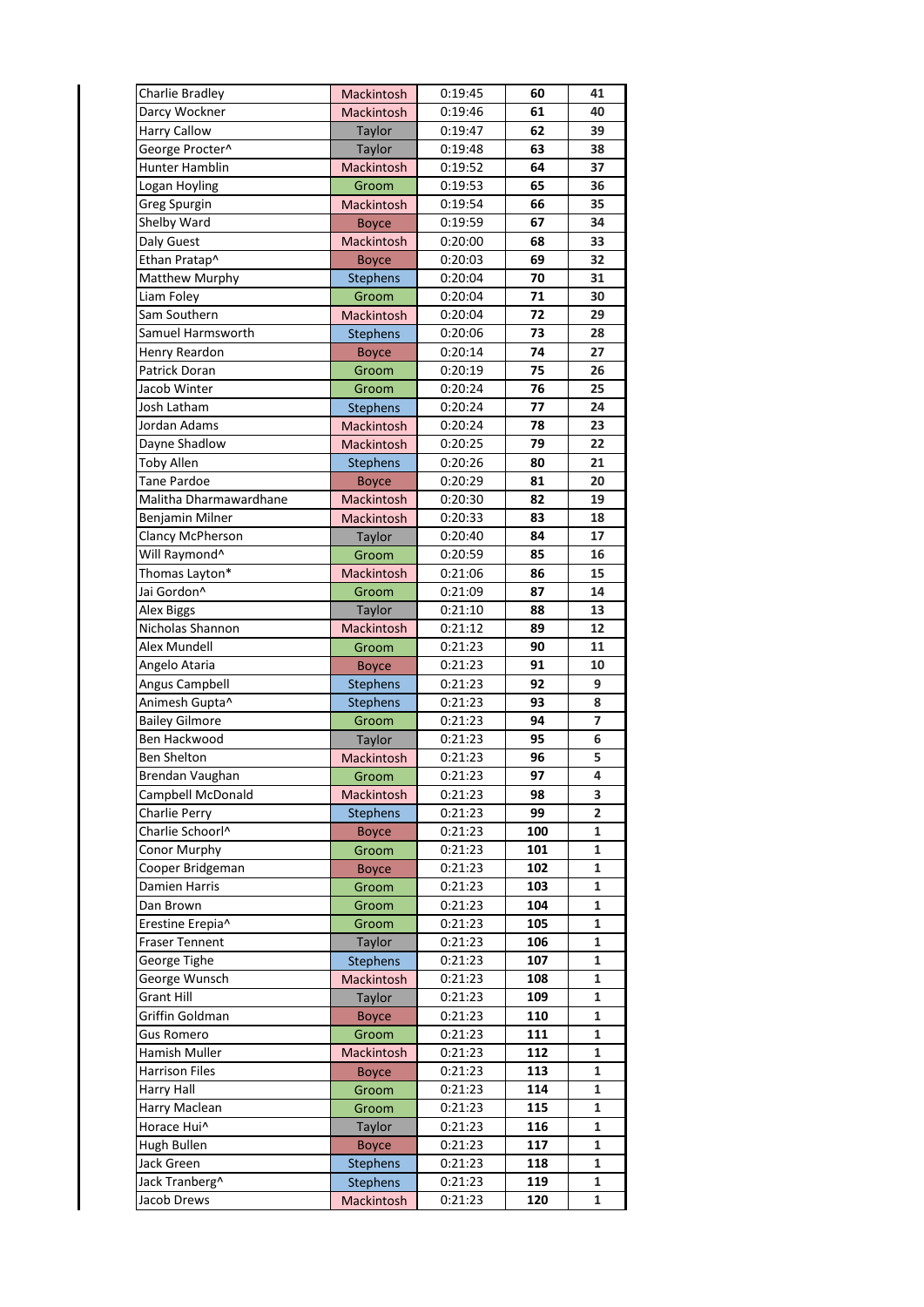| James Ahern                | Mackintosh        | 0:21:23 | 121 | 1            |
|----------------------------|-------------------|---------|-----|--------------|
| James Heinrich             | Mackintosh        | 0:21:23 | 122 | 1            |
| Jeremy Bazley              | <b>Boyce</b>      | 0:21:23 | 123 | 1            |
| Jonathan Storm             | <b>Stephens</b>   | 0:21:23 | 124 | 1            |
| Jordyn Coetzee             | Mackintosh        | 0:21:23 | 125 | 1            |
| Josh Doyle                 | Taylor            | 0:21:23 | 126 | 1            |
| Joshua Adamson*            | Taylor            | 0:21:23 | 127 | 1            |
| Lachy Carmody              | Mackintosh        | 0:21:23 | 128 | 1            |
| Luke Thornton              | Taylor            | 0:21:23 | 129 | 1            |
| Manav Kumar                | <b>Boyce</b>      | 0:21:23 | 130 | 1            |
| Mitch Doolan               | Taylor            | 0:21:23 | 131 | 1            |
| <b>Nic Brisk</b>           | Taylor            | 0:21:23 | 132 | 1            |
| Oscar Lane                 | Taylor            | 0:21:23 | 133 | 1            |
| Owen Beddoes               | Groom             | 0:21:23 | 134 | 1            |
| <b>Patrick Noble</b>       | Mackintosh        | 0:21:23 | 135 | 1            |
| Riley Corke^               | Taylor            | 0:21:23 | 136 | 1            |
| Sam Benbow                 | <b>Stephens</b>   | 0:21:23 | 137 | 1            |
| Sam McCarthy               | <b>Boyce</b>      | 0:21:23 | 138 | 1            |
| Sebastian Hulme-Peake      | Taylor            | 0:21:23 | 139 | 1            |
| Simon Rodriguez            | Mackintosh        | 0:21:23 | 140 | 1            |
| <b>Thomas Crooke</b>       | Taylor            | 0:21:23 | 141 | 1            |
| <b>Thomas Shields</b>      | Groom             | 0:21:23 | 142 | 1            |
|                            |                   |         |     |              |
| Tim Johnston               | Groom             | 0:21:23 | 143 | 1            |
| <b>Tom Lattimore</b>       | Mackintosh        | 0:21:23 | 144 | 1            |
| Tulloch Lowe               | <b>Stephens</b>   | 0:21:23 | 145 | 1            |
| Will Nicholls              | Mackintosh        | 0:21:23 | 146 | 1            |
| William Farguharson        | Groom             | 0:21:23 | 147 | 1            |
| Douglas Plant              | Mackintosh        | 0:21:25 | 148 | 1            |
| <b>Bailey Brannelly</b>    | Taylor            | 0:21:26 | 149 | 1            |
| James Burrell              | Groom             | 0:21:27 | 150 | 1            |
| Jim Gillan                 | Mackintosh        | 0:21:28 | 151 | 1            |
| Eaton Ackland              | Mackintosh        | 0:21:32 | 152 | 1            |
| Hugh McDonnell             | <b>Mackintosh</b> | 0:21:34 | 153 | 1            |
| Joven Raguse               | <b>Boyce</b>      | 0:21:39 | 154 | 1            |
| Joe Lederhose              | <b>Stephens</b>   | 0:21:40 | 155 | 1            |
| Lachlan Burge              | Mackintosh        | 0:21:43 | 156 | 1            |
| John Higgins               | <b>Stephens</b>   | 0:21:48 | 157 | $\mathbf 1$  |
| Tom Twidale                | Taylor            | 0:21:49 | 158 | $\mathbf{1}$ |
| <b>Brodie Brimblecombe</b> | Groom             | 0:21:55 | 159 | 1            |
| Alex Wentzel               | <b>Stephens</b>   | 0:22:00 | 160 | 1            |
| Kelson O'Rourke            | Taylor            | 0:22:02 | 161 | 1            |
| <b>Gus Scott</b>           | Taylor            | 0:22:18 | 162 | 1            |
| Ollie Jillett              | Groom             | 0:22:18 | 163 | 1            |
| John Anderson              | Taylor            | 0:22:30 | 164 | 1            |
| Angus Callachor            | Mackintosh        | 0:22:31 | 165 | 1            |
| Kimmie Zhou*               |                   |         | 166 |              |
| Darcy Sheahan              | Mackintosh        | 0:22:45 |     | 1            |
|                            | Groom             | 0:22:53 | 167 | 1            |
| Ngaa Ngorima               | Groom             | 0:22:55 | 168 | 1            |
| Charles Harman             | <b>Boyce</b>      | 0:22:56 | 169 | 1            |
| Marlowe Crosdale           | Groom             | 0:23:15 | 170 | 1            |
| Mitch Peart                | Groom             | 0:23:15 | 171 | 1            |
| William Hurn               | Groom             | 0:23:20 | 172 | 1            |
| Sean Bain                  | Mackintosh        | 0:23:25 | 173 | 1            |
| Thomas Hill^               | Taylor            | 0:23:51 | 174 | 1            |
| Matthew O'Dea              | Taylor            | 0:23:53 | 175 | 1            |
| Charlie Armytage           | Groom             | 0:23:57 | 176 | 1            |
| Manny Kelly                | Taylor            | 0:24:23 | 177 | 1            |
| Benjamin Millar            | <b>Stephens</b>   | 0:24:24 | 178 | 1            |
| Harry Sargood              | Taylor            | 0:24:30 | 179 | 1            |
| Peter Rathie               | <b>Boyce</b>      | 0:24:56 | 180 | 1            |
| Spencer Rhodes             | <b>Stephens</b>   | 0:24:56 | 181 | 1            |